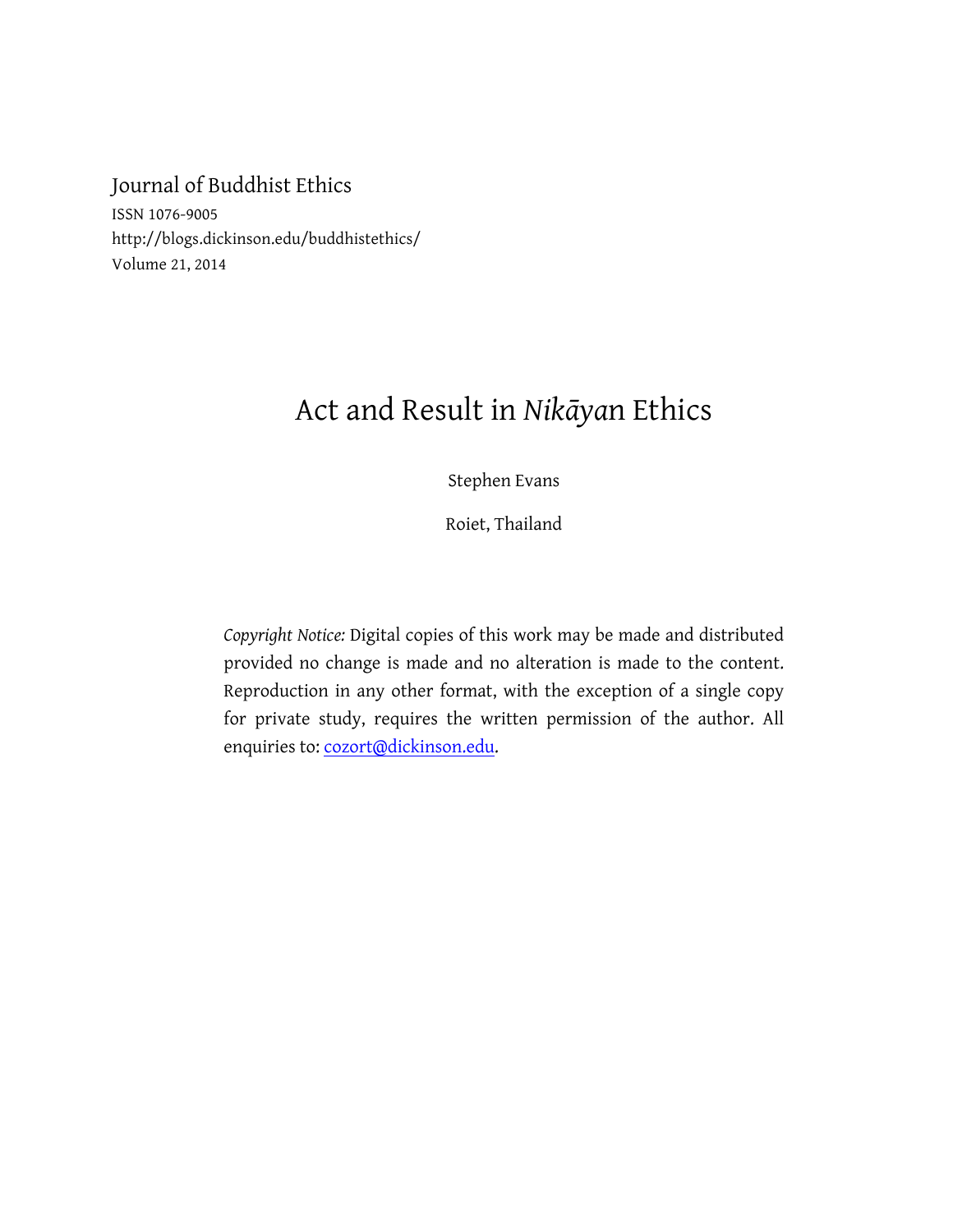## Act and Result in *Nikāya*n Ethics

Stephen Evans<sup>1</sup>

#### Abstract

1

Scholars continue to debate the ethical priority of act versus result in Buddhist ethics. The present essay looks at the issue as an approach to exploring the connection between act and karmic yield: Why there should be such a connection at all? The priority question was not asked in the *Nikāya*s (or commentaries) and it seems to have been the same thing to say that an act was good and that it had happy karmic yield, suggesting a kind of identity between the two. Given the necessity and specificity of the connection—the yield *must* accrue and must accrue for *this* person—and the analogical resemblance between act and karmic yield, a causal explanation seems unsatisfactory. Suspending such assumptions, the connection appears simply as an indissoluble unity. It is hypothesized here that the unity is grounded in a primordial cosmic order, which I call the "sacral

<sup>&</sup>lt;sup>1</sup> Roiet, Thailand. Email: saevans60@gmail.com.

Website: https://sites.google.com/site/accesstoacademicpapers/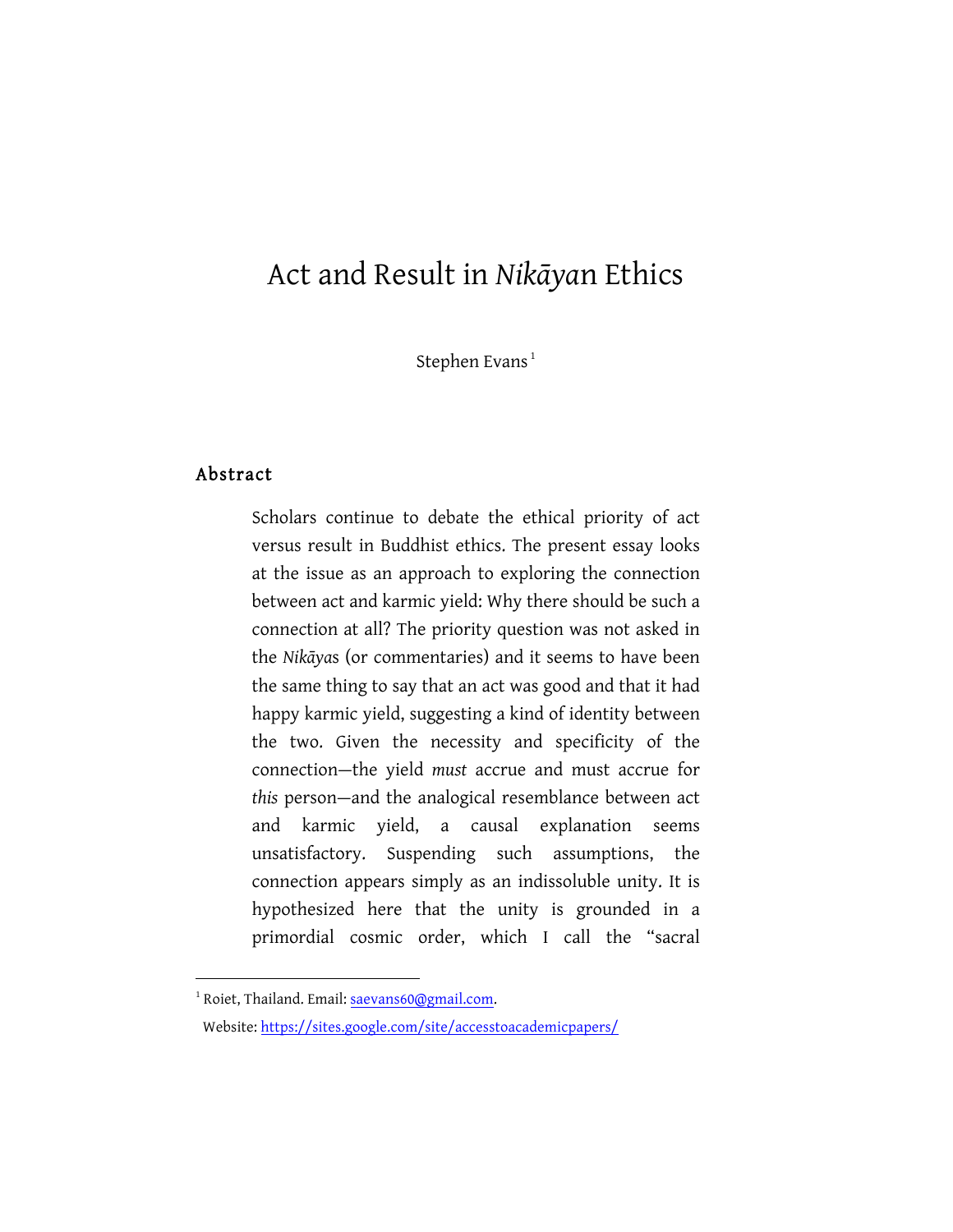dimension," conformity to which is by definition right and of necessity beneficial, violation of which is by definition wrong and of necessity harmful. Evidence for belief in such an order is found in the *Nikāya*s and supporting similarities noted in the *Upaniṣad*s.

#### Introduction

About the time that Buddhism was in its formative stages in India, Socrates over in Greece was worrying Euthyphro with the question: Are pious actions loved by the gods because they are holy, or are they holy because loved by the gods? Had he rather lived in India, he might have asked of a Buddhist Euthyphro, whether, on the one hand, certain actions have happy karmic yield because they are good and right, or, on the other, they are good and right because they have happy karmic yield: are the actions or the results morally prior?

Modern-day Buddhist scholars have put forth answers to this question at least since C. A. F. Rhys Davids asserted that "The Buddhist, then, was a Hedonist," and "his morality . . . utilitarian," on the strength of the *kamma-vipāka* law that eventually and necessarily pleasure follows right and good actions (xciii). There now seems to be near consensus among scholars that actions are morally right in themselves rather than because of their results. That, however, leaves open the question why there should, in the first place, be an ironclad correlation between certain kinds of action and certain kinds of karmic yield. It is these correlations that interest us here, and I explore the priority issue as a way of throwing light on them. The exploration leads me to argue that the connection between act and karmic yield cannot be understood on the model of cause and effect. I hypothesize instead a kind of unity between act and yield grounded in an assumed primordial order, what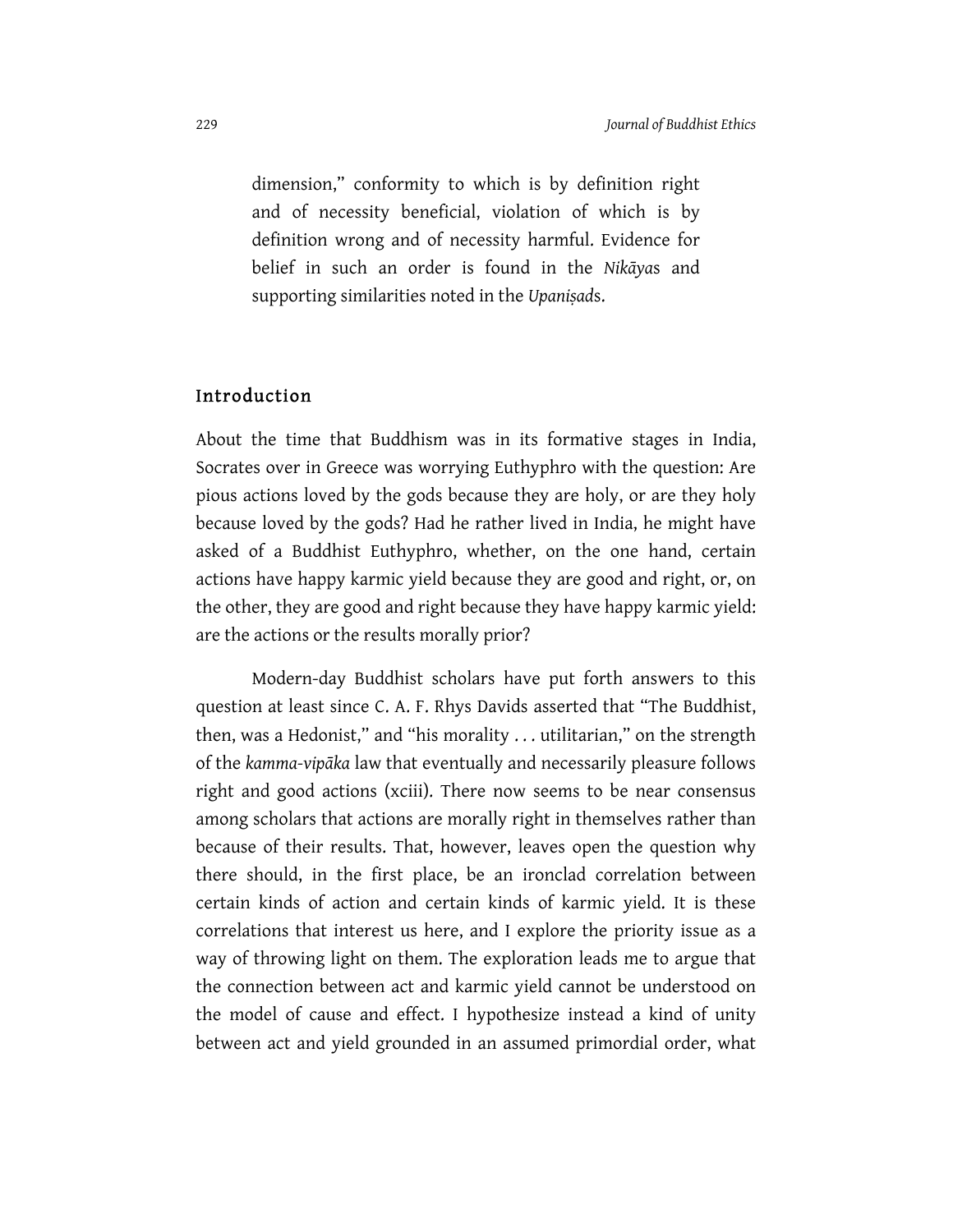might be called a "sacral dimension," conformity to which is by definition right and of necessity beneficial to the agent, violation of which is by definition wrong and of necessity harmful.

Modern writers often demythologize the law of karma as expressing likely "ordinary" (e.g., social and psychological) effects of action on the agent. While such demythologization is perfectly valid, even necessary, to constructing modern forms of Buddhism, and while an intuition of such effects may well have provided inspiration for the original mythology, the interest here is in the mythology itself.

My focus is exclusively on the Pāli *Nikāya*s, though I am not aware of any commentarial material that would contradict my hypothesis. In the following, I use "act" and its derivatives for the Pāli *kamma* with the understanding that, in keeping with Buddhist dogmatics, the term embraces intentional mental, verbal, and bodily actions. Although *vipāka* may not always signify specifically karmic yield in the *Nikāya*s, I use the term with that meaning here, in order to avoid awkward constructions such as "karmic yield" or "karmic fruit" and to avoid loading the discussion with the connotations of "result."2 I beg the reader's indulgence in keeping this restricted use of the term in mind: *vipāka* as the issue of the law of karma, not as ordinary consequences.

The law of karma is often presented in the *Nikāya*s as mediated by *puñña*, a force of goodness generated by *kusala* actions that accumulates in a personal store until expended in pleasant *vipāka*, often in a subsequent lifetime, perhaps by rebirth in a heaven. *Akusala* actions, on the other hand, generate *apuñña,* also known as *pāpa*, which, in turn, accumulate until expended in painful *vipāka* such as rebirth in hell

<sup>2</sup> *Vipāka* means "fruit" and the image of *kamma* as a seed that later yields fruit is common. We would not say that the fruit is the "result" of the seed—or even the "result" of planting it.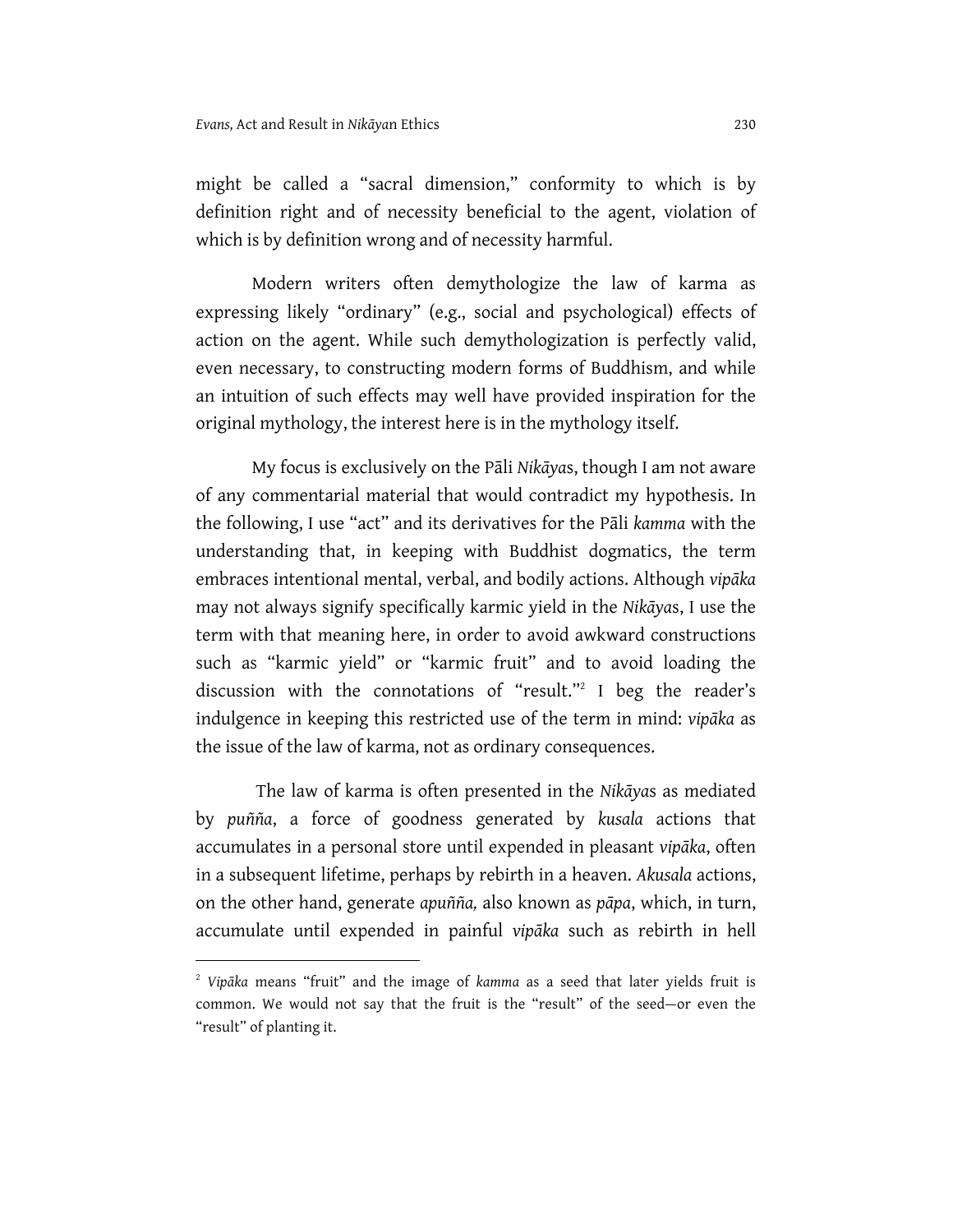(Evans "Ethical" 522-529).<sup>3</sup> Defining *kusala* (as well as its opposite *akusala*) is notoriously difficult, with meanings and connotations ranging through "skillful," "wholesome," "healthful," and "morally right." Damian Keown suggests "good" as the best approximation covering the range (119); I tend to agree, though Lance Cousins fears that the connotations of "skill" may thus get lost, and suggests that the term may often be understood as "produced by wisdom" (145). I shall retain the Pāli terms in an attempt to avoid projecting presuppositions into the argument. Our interest is in the use of these terms when predicated of actions said to issue in *vipāka*. As we shall see, many such actions would not today be considered of specifically ethical import, so that the *kusala*/*akusala* distinction belongs to a category that includes but is broader than the modern understanding of ethics (Harvey 48-49).<sup>4</sup> Properly speaking, as is well known, *kusala* acts are those intentional acts rooted in *alobha*, *adosa*, and *amoha* and *akusala* acts are those rooted in *lobha*, *dosa*, and *moha*, <sup>5</sup> but that does not bar us from supposing that the roots so are evaluated because of the ultimate *vipāka*.

We are not interested here in the *content* of Buddhist ethics, that is, in rules of behavior, except as that may help to clarify the nature of the link between act and *vipāka*. Moreover, our focus is specifically on the relation between *kamma* and *vipāka* as distinct from ordinary, that is,

<sup>3</sup> *Puñña*, *pāpa*, and *apuñña* are, however, ambiguous terms, and predicated of actions may simply mean "good" or "bad" (Evans "Ethical").

<sup>4</sup> *Succarita* and *duccarita*, "good conduct" and "misconduct," are often used as apparent synonyms of *kusala* and *akusala*, and may possibly correspond more closely to modern ethical valuations. I cannot pursue this possibility here, and treat them as synonyms, although noting their occurrence.

<sup>5</sup> I understand the "roots," *mūla*s, as attitudes or orientations. I am uncomfortable with the usual translations of "greed," "hatred," and "delusion," especially for *moha*, which means not so much "false belief," i.e., "delusion," as it means dullness, inattention, lack of clarity.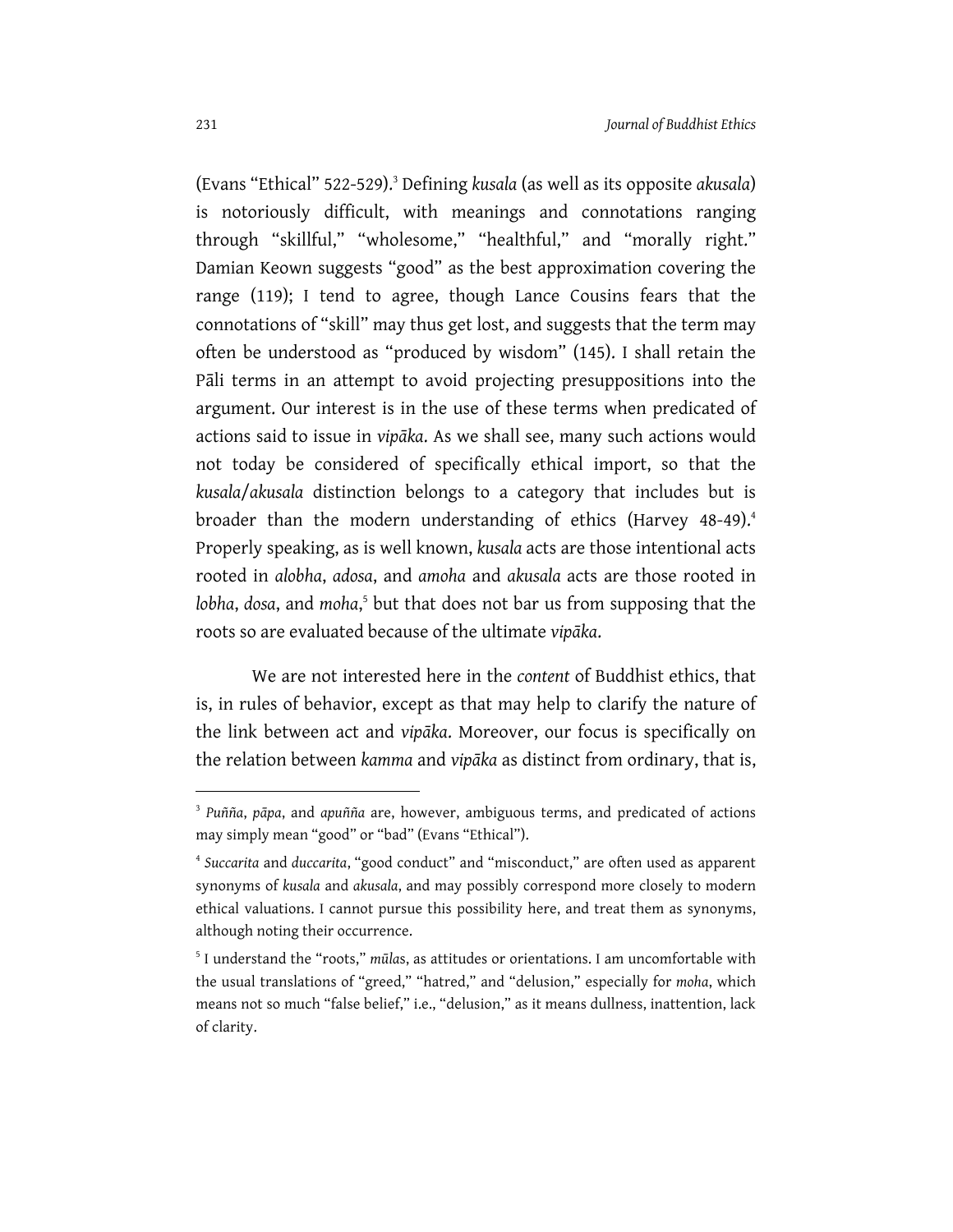material, psychological, and social, processes. What we would today think of as ordinary effects are explicitly recognized in the *Nikāya*s alongside and distinct from *vipāka*, <sup>6</sup> and it is evident that the law of karma is thought to be a force in its own right rather than simply a metaphor for ordinary consequences. It is nevertheless relevant that *kusala* actions coincide, for the most part, with social conventions of what actions are good and right and are said also to be psychologically and socially beneficial for the agent in the ordinary sense. Any characterization of the relation between *kamma* and *vipāka* must be consistent with these features, though I cannot treat of them here. Damian Keown has shown that *kusala* attitudes and predispositions, what he calls virtues, are just those that conduce to and participate in *nibbāna*. This must be accounted for as well and I address the issue briefly.

#### The Relation Between *Kamma* and *Vipāka*

1

References to the law of karma are ubiquitous in the *Nikāya*s and it seems for the most part to have been taken for granted in the culture of the time in some form.<sup>7</sup> The second of the three knowledges gained in the process of becoming enlightened, according to the stock description, is of the course of rebirth in dependence upon the conduct of previous lives. With the divine-eye, the meditator sees individuals being reborn in painful circumstances, including hell, due to misconduct, *duccharita*, of body, speech or thought, finding fault with the Aryans, and wrong view,

<sup>6</sup> E.g., *akusala* behavior leads to neglect and loss, a bad reputation, and lack of confidence, i.e., ordinary results, *as well as* to unfortunate rebirth (D II 86). See also, e.g., M III 163-165.

<sup>7</sup> But not universally, as evidenced by the fact that disbelief in the law is said in the *Nikāya*s to lead to an unhappy rebirth and that some sects are said to deny the law.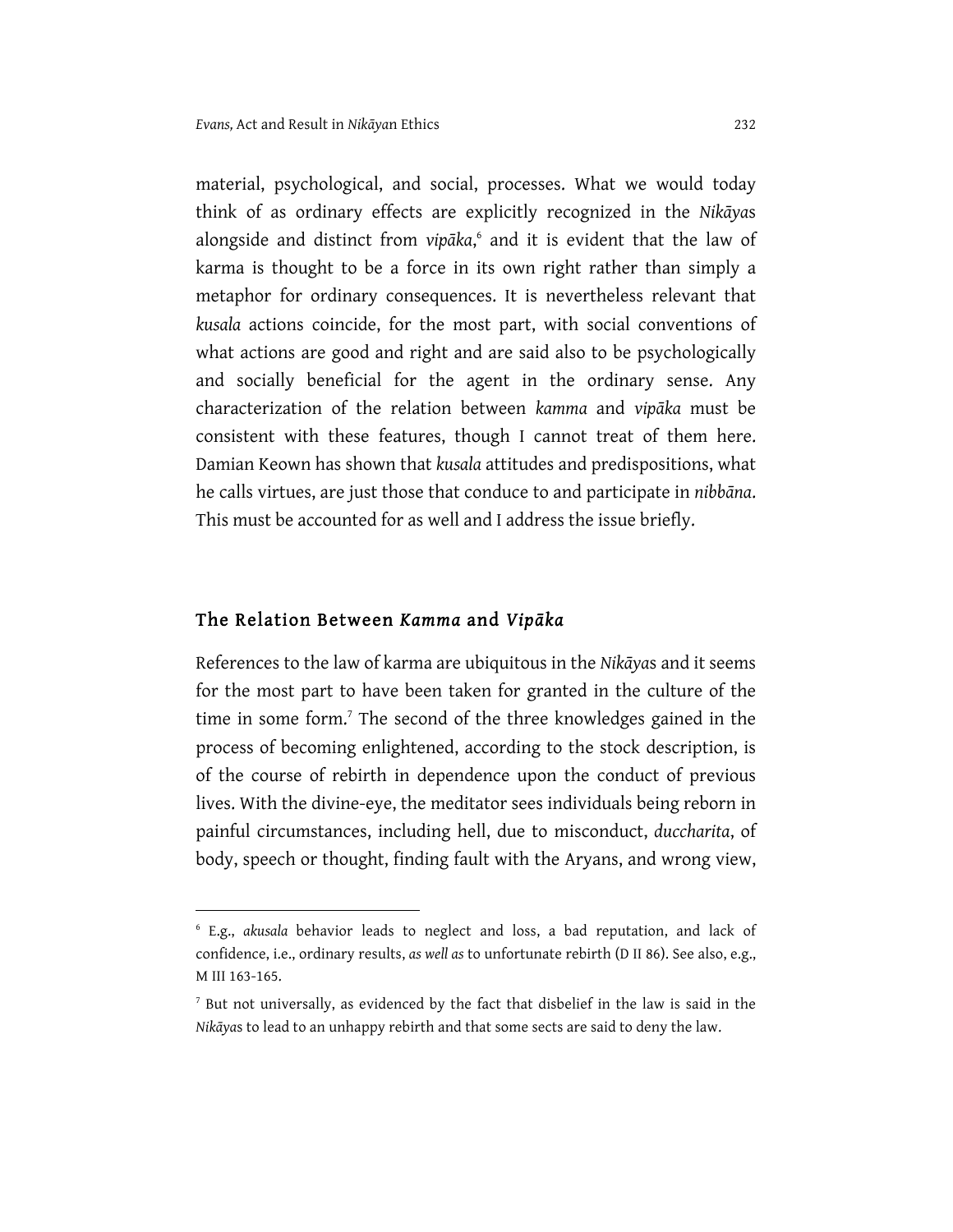and he sees individuals of good conduct, *sucharita*, being reborn in pleasant circumstances (D I 82). The *Cūḷakammavibhaṅga Sutta*, noting that beings inherit their actions, with their actions as womb, with their actions as relatives (*kammadāyādā kammayonī kammabandhū*), gives a detailed list of rebirth destinations as *vipāka* correlated with different kinds of action, or rather habitual behaviors (M III 202-203). Certain behaviors lead either to hell or, if human birth is attained, to a state corresponding to the deeds. Killing animals, if a human birth is attained, yields a short life span; one who harms beings will be beset by illnesses in a new human existence; one who is quick to anger may expect to be born ugly. Resentment of others' success leads to lack of influence, stinginess towards *samaṇabrahāmaṇa*s to poverty, haughtiness to low birth. The opposite modes of behavior yield correspondingly fortunate rebirths (M III 203-205).

It is worth emphasizing, first, that the *vipāka* affects specifically the agent who performed the initial action and, second, the analogical correspondence between act and *vipāka*: killing issues in a short lifespan, harming in illness, unpleasant behavior in unpleasant appearance, and so on. It is as though the *vipāka* were a reflection of the act, as in a mirror, or as if the *puñña* or *pāpa*, the form in which actions "await" the agent like "relatives and friends after a long absence" (Dhp  $220$ ), takes on something resembling the material form of the originating act which is later imparted upon the agent. In the common image, used in this sutta, that one "inherits" his actions, the agent takes on the qualities of previous acts as he takes on the qualities of his ancestors. It would seem, then, that present actions not only issue in future pain and pleasure, but also to some extent constitute the agent's own future being.

<sup>&</sup>lt;sup>8</sup> Translations from the Pāli are by the author unless otherwise noted.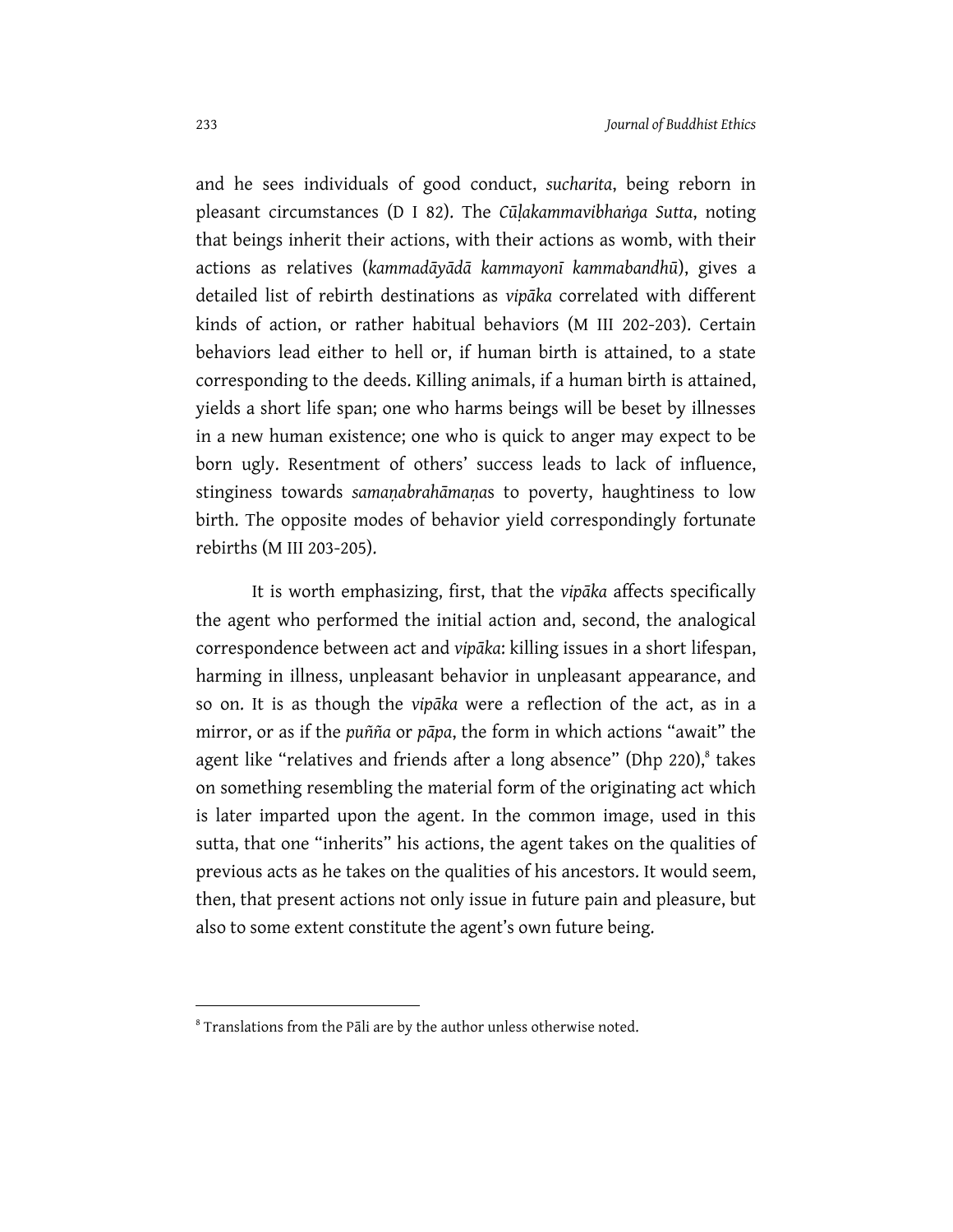It is also worth noting that not all the actions here would be considered ethically significant by modern definitions. Being quick to anger is socially unpleasant, but not necessarily ethically wrong evidently the presence of *dosa* activates the karmic "process," even in the absence of doing actual harm to others or of breaking any specific precept; similarly, finding fault with the Aryans and wrong view. Throughout the *Nikāya*s many actions that we would consider morally neutral are said to issue in *vipāka*s. For example, in the *Brahmajāla Sutta*  simply holding certain opinions are said by the Buddha to issue in certain rebirth destinations, the karmic "process" activated, evidently, by *moha* (D I 16).

The *Kukkuravata Sutta* has received attention of late (e.g., Harvey, Adam), in connection with the metaphor of "dark" and "bright" actions and *vipāka*s. In the sutta, two ascetics have adopted the ritual practice of imitating an animal, acting and living, one like a dog and the other like a bull (M I 387). The Buddha informs them that these practices, at best, will issue in rebirth as the respective animal—note again the resemblance of the *vipāka* to the action; but if the practice is accompanied by the belief that it will lead to rebirth as a deity, they may find themselves reborn in hell (M I 388-389). The actions here are perhaps unwise, and the false belief foolish, manifesting *moha*, but we would today not think them ethically reprehensible.<sup>9</sup>

The Buddha continues with a classification of four kinds of action: dark action with dark *vipāka*; bright action with bright *vipāka*; both with mixed *vipāka*; and neither, conducing to the destruction of action (M I 389). Dark and bright actions are equated to *akusala* and *kusala* actions respectively at D III 82, and again, the Buddha is evidently

<sup>9</sup> At least as presented. If this is the *Gosava* rite mentioned at *Śatapatha Brāhmaṇa* 8.6.1.23, it would involve "incestuous" sexual intercourse with cows (Tull 30).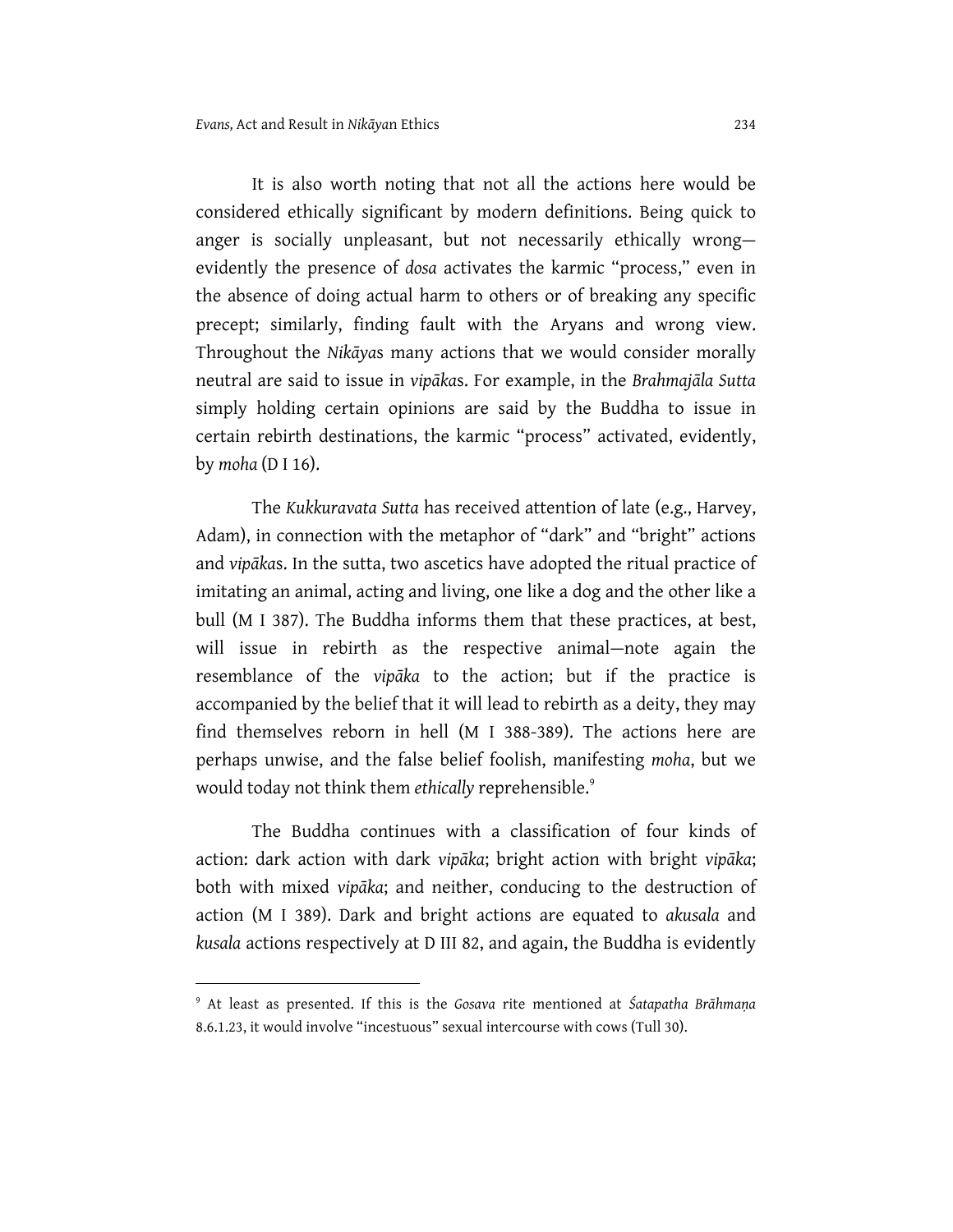referring to patterns of behavior, sustained practices, rather than to single acts of imitating an animal. He exemplifies dark actions here as "harmful"—issuing in rebirth in a harmful world; bright actions as "harmless" giving rise to rebirth in a harmless, pleasant, world; mixed actions to rebirth in a mixed world.<sup>10</sup> The impression here is that what makes actions *kusala* or *akusala* is whether or not they are harmful. Harm and harmlessness are indeed frequent exemplifiers of *kusala* and *akusala* acts, typically, though not here, specifying harm to oneself and/or to others (e.g., MN I 414). Here, we may take it that the harm because of which these ascetics risk rebirth in hell is to themselves rather than to others.<sup>11</sup>

At this point, it would seem safe to say, making no prejudgments about priority and given the doctrine of *anattā*, that an agent's actions build up and prefigure to a considerable extent the agent that he or she will become, both in terms of self (e.g., born healthy or sickly) and in terms of situation, "worlds" in which he or she emerges and acts.

#### Ethical Priority

1

"Harmful" and "harmless" are, again, quite often predicated of action and of *vipāka*. The law of karma posits an indissoluble unity between act

 $10$  The final category, "actions neither bright nor dark conducing to the destruction of action," is beyond the present scope.

 $11$  Given the importance of intention in defining a karmically significant act, it is tempting to say "intentionally harmful," yet these ascetics surely intend no harm, just as those holding wrong views intend no harm. Nevertheless their respective actions are intentional, and in the Buddha's view are harmful and of harmful *vipāka*.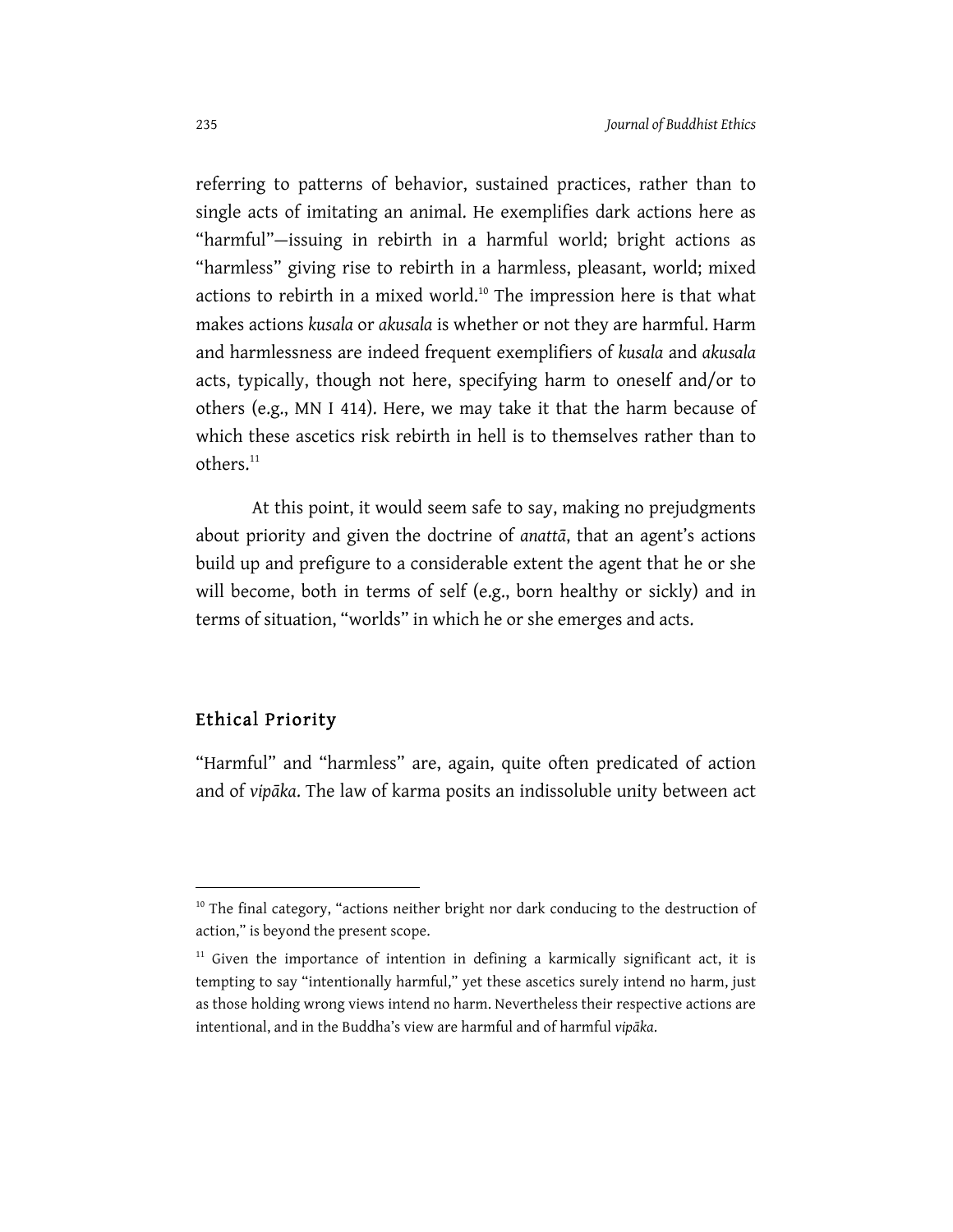1

and *vipāka*, <sup>12</sup> ensuring that "harmful" acts, even where no actual harm is done, for example in a failed theft, and *akusala* acts in general, whether intrinsically harmful or not, will be followed by analogical harm to the agent, inverted correspondingly for "harmless" acts. The law of karma thus answers to the perhaps universal intuition that, ultimately, good persons prosper and bad persons suffer. One cannot here avoid thinking of Kant's proof of the existence of God and of C. A. F. Rhys Davids's suggestion that the ancient Indians simply "could not conceive of any thought, word, or deed as being intrinsically good and yet bad in its results" (xci).<sup>13</sup> Part of the difficulty in understanding this is the indissoluble link between events separated by lifetimes. Given the absence of a Kantian God to mete out rewards and punishments, or indeed, of an agent identical across lifetimes upon whom to visit retribution, the modern mind, I suspect, intuitively posits a *causal* process running from earlier to later. Assigning specifically causal priority to the earlier event implies a distinction between "causal" and "ethical," opening up the question of *ethical* priority: might the later event not be ethically prior, thus resembling modern consequentialist theories? Or might the earlier be prior, thus moving Buddhist ethics closer to the deontological fold?

Taking a deontological position, Harvey writes, "Good actions are seen as leading to future happiness as a karmic fruit . . . because they are right; they are not right *because* they happen to lead to happy karmic fruits" (emphasis in original), noting the decisive role of intention (49). He argues that the *Kukkuravata Sutta*, cited above, asserts that, "good actions are those which are *themselves* 'bright' as well as 'being with

<sup>12</sup> With the reservation that later tradition allows that the yield of mild *kusala* or *akusala* acts may "expire" if they haven't issued in their *vipāka*s after several lifetimes. These are technically referred to as *ahosikamma* (Bodhi *Comprehensive* 205).

<sup>13</sup> To formulate it in this way implicitly assumes the ethical priority of act over *vipāka*.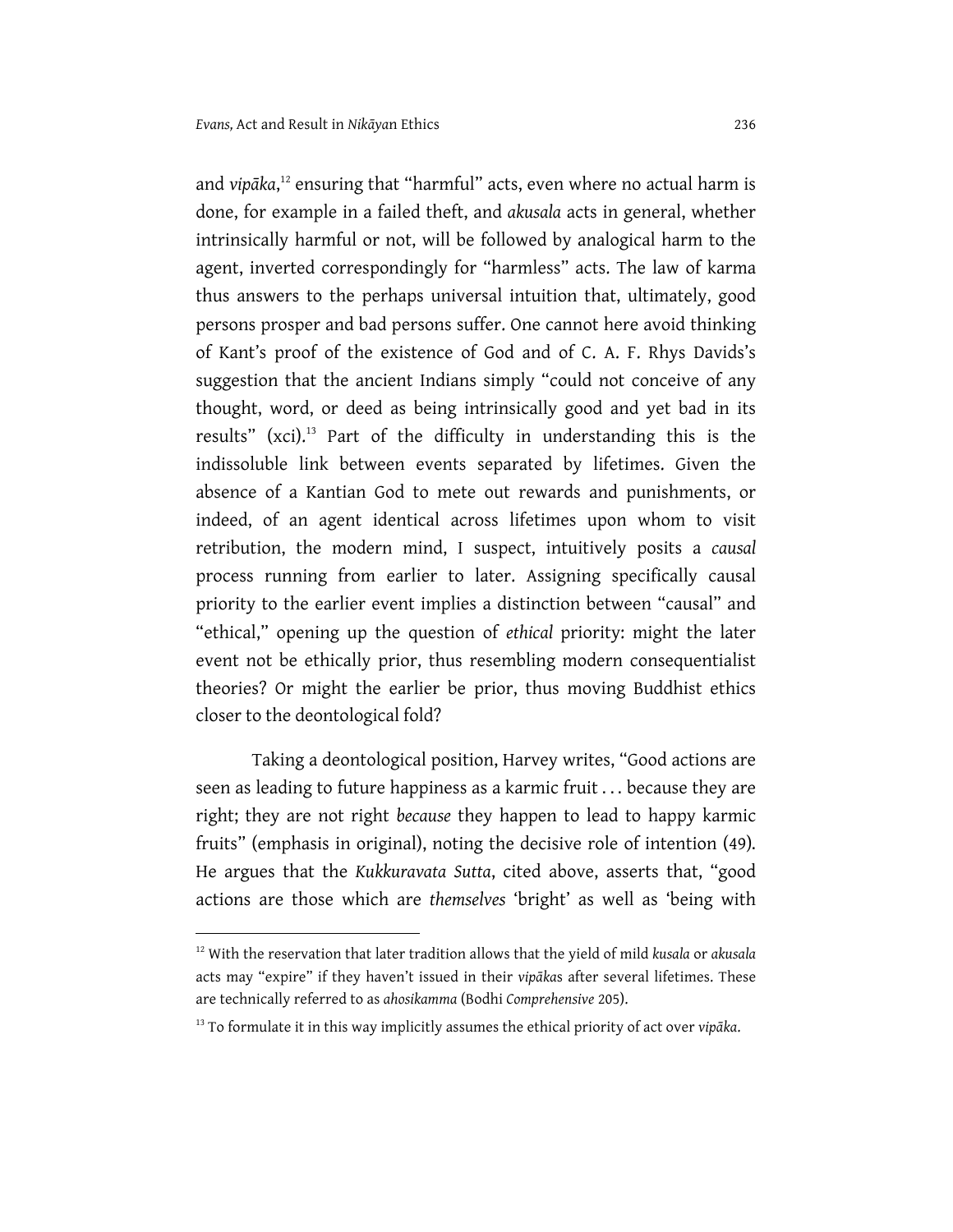bright result'" (emphasis in original) (17). What that sutta says, however, is simply "there are, Puṇṇa, bright acts, bright *vipāka*," *atthi, Puṇṇa, kammaṃ sukkaṃ sukkavipākaṃ*, proceeding to say that these are harmless acts and harmless *vipāka*, giving no indication of ethical priority (M I 389-390). Harvey is on firmer ground in noting that intention, not results, determines the ethical value of an act. Keown similarly notes that "the locus of good and evil is to be found in the human psyche—not in the consequences of actions in the world at large," and that what makes an act virtuous "is the intrinsic (*kusala*) worth of the act itself" (179). But it is still possible to maintain that states of the "human psyche" are evaluated as *kusala* or *akusala* based on the *vipāka* that is associated with them. For example, agreeing that giving to a beggar is *kusala* because motivated by the *kusala* virtue of generosity, it may still be argued that the generosity is evaluated as *kusala* because of the pleasant *vipāka* issuing from the motivation.

Keown has a strong tendency to deny any ethical significance at all to the "results" of actions and may go too far in asserting that *vipākas* "do not act retrospectively to legitimate or condemn the moral quality of the action" (179). Rather, the Buddha invokes *vipāka*s not as "contingent" but as necessary (Keown 125), and indeed as criteria for evaluating actions (Adam 69). As Cousins notes, *kusala* in many usages has "much to do with future consequences" (148).

Indeed, there are passages that may be read as implying the priority of *vipāka* over action in ethical valuations. In the *Ambalaṭṭhikārāhulovāda Sutta*, for example, the Buddha advises his son, Rāhula, to consider whether actions are harmful to himself and/or others, defining such as *akusala* actions having painful yield (*udraya* and *vipāka*) and defining the opposites as *kusala* actions having pleasant yield, evidently referring to both ordinary results and karmic yield (MN I 414). Velez de Cea understands this as injecting an element of utilitarianism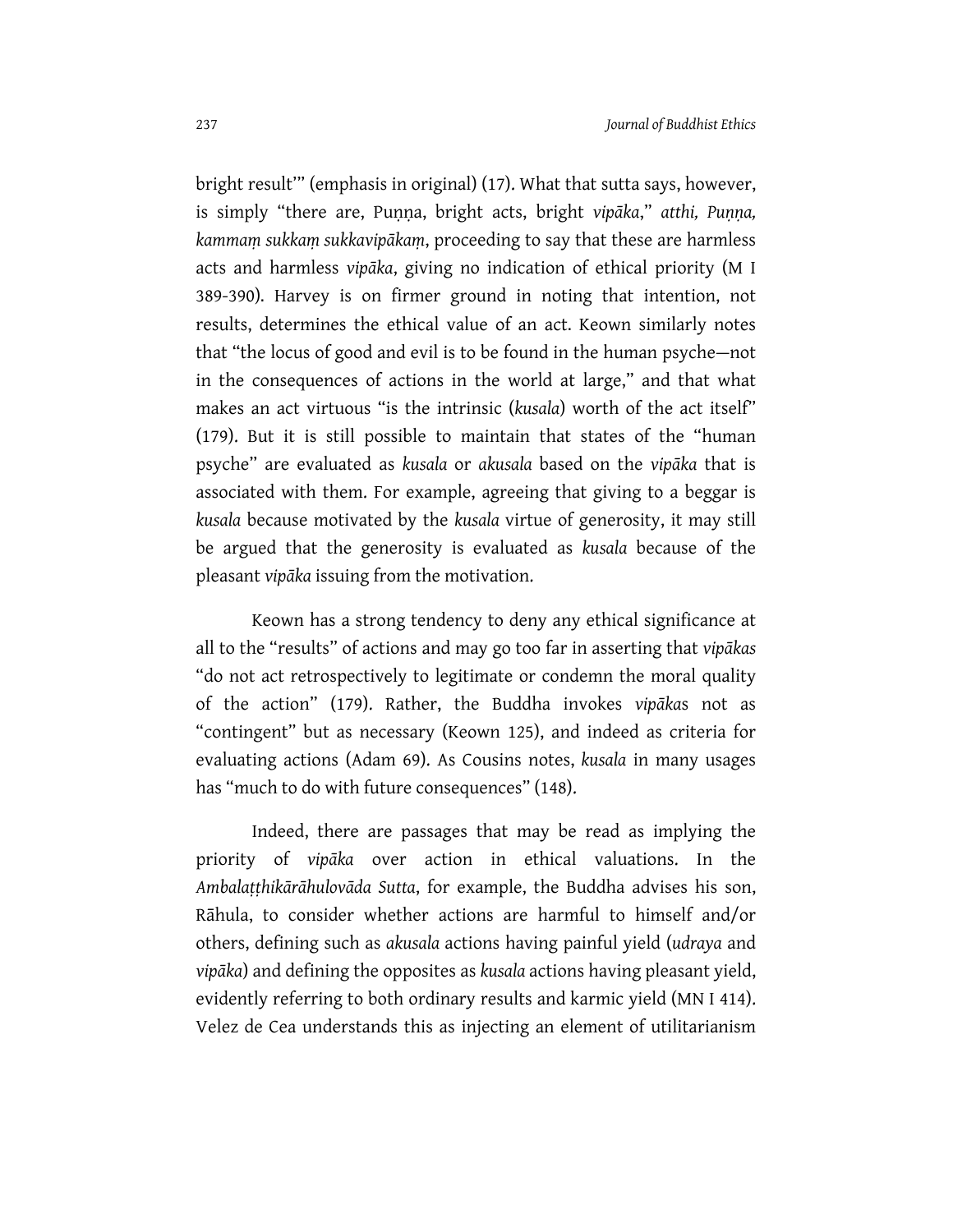into Buddhist ethics (133). However I think a more natural understanding is that the Buddha is simply instructing his son to be mindful and to intelligently intend no harm.

A stronger case for the ethical priority of *vipāka* may be made from the *Kesamutti Sutta* (A I 188, popularly known as the *Kālāma Sutta*). In this discourse, the Kālāmas agree with the Buddha that one overcome by *lobha*, *dosa*, or *moha* takes life, steals, goes after married women, lies, and encourages others to do the same. They agree further that such behavior is long for one's disadvantage and suffering, again evidently referring to both ordinary results and *vipāka*. Only *then* do they assert, upon the Buddha's prodding, that such actions are *akusala*, and the Buddha famously says that when and if they come to know that certain attitudes and actions are *akusala* and to their disadvantage they should avoid them. A parallel argument is made for *alobha*, *adosa*, and *amoha* and accompanying actions leading to benefit and happiness. Again, the Kālāmas only then declare these attitudes and actions *kusala* and the Buddha only then encourages them to abide in them. It is not at all an unnatural reading that the Buddha is saying here that it is *because* of the results, both ordinary and karmic, that the roots and associated actions are *kusala* or *akusala*. This emphasis on *vipāka* in moral evaluation is hardly uncommon in the *Nikāya*s. For example, at A I 57, the Buddha, in answer to Ānanda's question why he teaches the avoidance of misconduct (*duccarita*), says that he teaches this *because* (*tasmiṃ*) it is to be expected that the agent will come to blame himself, be condemned by the wise, gain a bad reputation, have a confused death, and be reborn in hell.

Still, the preponderance of material locating the *kusala*/*akusala* valuation with present attitudes, the roots, tilts the argument against giving the priority to *vipāka*. In the last example cited above, the Buddha is giving the reason for a certain teaching rather than explicitly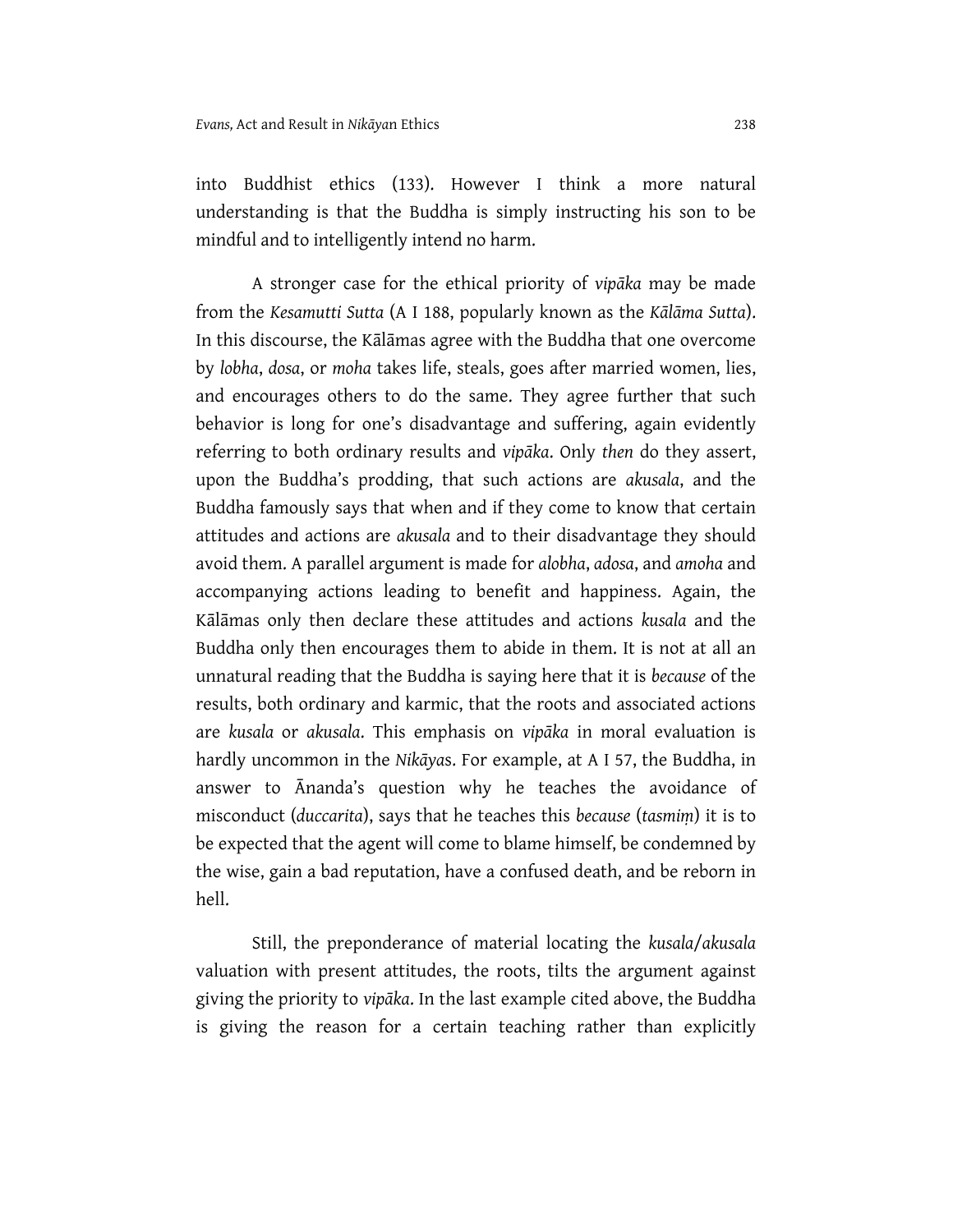asserting ethical priority, and in cases like that of the *Kālāma Sutta* we might suppose, as Adam suggests, that *vipāka*s function as criteria of evaluation with no implication of priority, rather as a fever is a criterion, not a cause, of illness (69). Fink makes an important distinction between explaining "*why* an action is right" (691) and explaining "Why be moral?" (692), opening up the possibility that *vipāka* is emphasized as a *motivation* for actions that are believed to be *intrinsically kusala*. Strictly speaking, assuming the disjunction of act and *vipāka*, the statement at M III 66-67 discussed below, that it is impossible that good conduct should issue in painful *vipāka*s, implicitly gives priority to action, but we should not assume such logical entailments to be intended, and the sense seems more to be the indissoluble unity of act and *vipāka*. The strongest evidence that certain acts are evaluated as *kusala* independently of *vipāka* is perhaps that the acts of *arahant*s are said to be *kusala*, yet to issue in no *vipāka*; that, however, would seem to be a special case.

#### A Deeper Unity

The ambiguities here may be due to the fact that there was no Socrates in ancient India and the question of priority was neither asked nor answered. What we can be sure of is that the *Nikāya*s posit a correlation, broken only by *arahant*s, between certain kinds of action and certain kinds of event associated with the agent in a perhaps distant future. Even if we accept that actions are considered *kusala* or *akusala* in themselves rather than in virtue of those future events, we have no basis for asserting that the later events, *vipāka*, are pleasant or painful *because* of the ethical quality of the act, at least if "because" is read in any *causal* sense. Why there should be such a correlation at all? What sort of "link" or "unity" could account for it? Harvey writes that intention "sets going a chain of causes culminating in a karmic fruit" (17). But what could the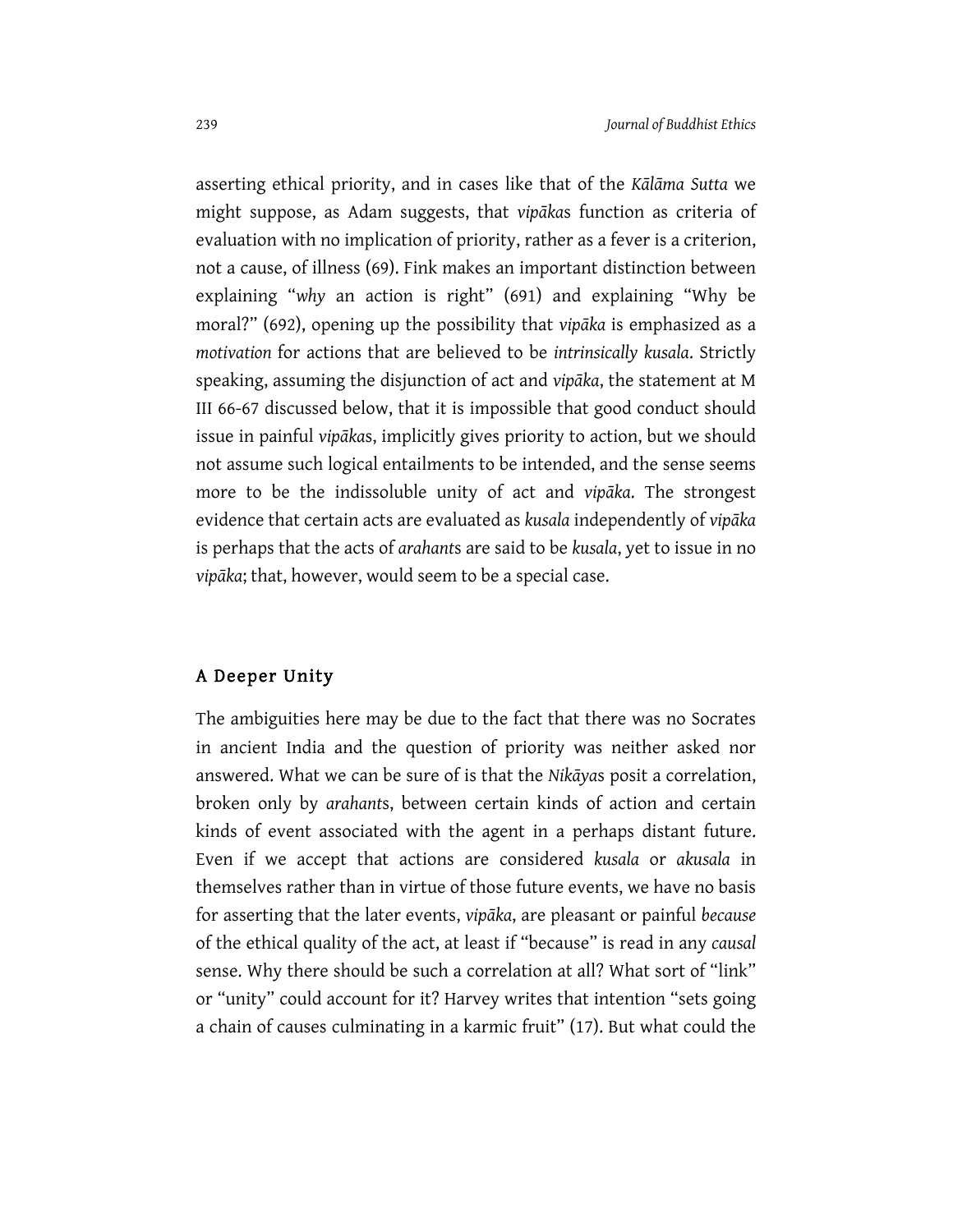nature of such causes be? What conceivable chain of causes would *necessitate* that stinginess in this life results in poverty or hell in the next and for the very person who performed the initial acts?

I suggest suspending the assumption that *vipāka* refers to results or consequences in a causal sense, letting it appear rather as the "yield" of "processes" that are to us as yet mysterious. That, in turn, would potentially reframe the priority question. Writing of pre-Buddhist, but similar, Vedic assumptions, Jan Gonda notes that ritual acts bring about a "causeless virtue" that achieves, for example, rebirth in heaven, in a "mysterious manner" whose mechanism is unknown (124). In fact, the mechanism is at least partly determinable in that Gonda's "causeless virtue" has a name: in Sanskrit *sukṛtaṃ* or *puṇyaṃ*, cognate with the Pāli *puñña*, which, in both the Buddhist and Vedic cosmos *awaits* one in a future life (129, 133). Gonda cites *Dhammapada* 120 for the Buddhist parallel, but this awaiting of karmic yield is, as we have seen, a common theme. As noted earlier, the apparent belief in the *Nikāya*s is that *kusala* actions generate a force, *puñña*, that accumulates until expended through future pleasurable experiences and/or fortunate rebirth; *akusala* actions similarly generate a negative force, *apuñña*, or *pāpa*, which accumulates and is expended in painful experiences and/or unfortunate rebirth. These, then, "account" for the correlation, but precisely "where" these forces are accumulated, how they remain associated with the agent, and by what mechanism they are expended, remain mysterious.

When Socrates posed the question of the priority of the "holy" versus "loved by the gods," he helped Euthyphro to understand the question with an analogy: Is one in a *state* of being led because he is *being led*, or is one *being led* because he is in a *state* of being led? Euthyphro agrees that "being led" is prior to the "state of being led," though this does not help them to resolve the original dilemma. If Euthyphro had been quicker of wit, he might have retorted—to both dilemmas—that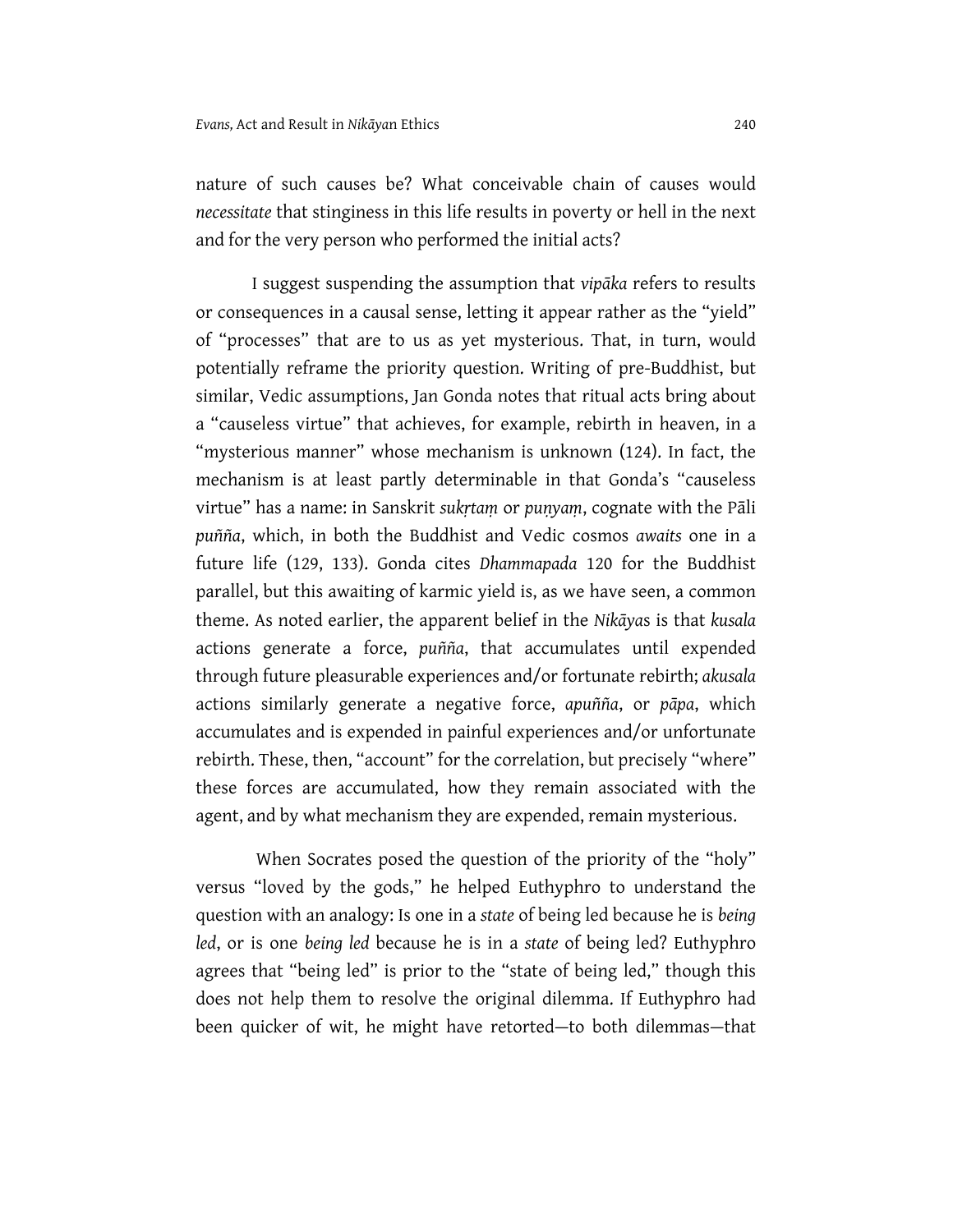these are but two ways of saying the same thing. A similar solution may be open to us, the possibility that for the authors of the *Nikāya*s, to say that an act is *akusala* and to say that it yields painful *vipāka* are simply two ways of saying the same thing, and that it is all one whether one says that an action is *kusala* or whether one says that it yields pleasant *vipāka*. <sup>14</sup> Something of the sort is very much suggested, for example, in the *Bhudhātuka Sutta* where it is said that it is impossible, *aṭṭhānametaṃ anavakāso*, that misconduct (*duccarita*) would have pleasant *vipāka* and impossible that good conduct (*sucarita*) would have painful *vipāka*; the "impossibility" confirms belief in an indissoluble link or unbreakable unity rather than a causal chain (M III 66-67). *Puñña* and *pāpa* might then be conceived as the extension of the act over time through to its terminus in *vipāka*. Yet there must still be something like a "medium" through which the act "extends" across lifetimes,<sup>15</sup> something to make the unity of these disparate events comprehensible.

I propose the hypothesis that the *Nikāya*s assume a deeper unity in which act and *vipāka* participate, a primordial structure of existence, conformity to which is by definition *kusala* and of necessity beneficial for the agent, lack of conformity having the opposite qualities. Harvey suggests something of the sort when he writes that "wrong" actions are "out of tune" with the real nature of things and thus "naturally lead to unpleasant results" (17). He does not, however, pursue the idea. The structure I postulate would be an all-embracing primordial cosmic order, underlying or grounding the ordinary experience of the world, in which

<sup>&</sup>lt;sup>14</sup> This does not entail that one who suffers necessarily committed a prior *akusala* act, there are other, more ordinary, non-karmic, causes of pleasure and pain recognized in the *Nikāya*s.

<sup>&</sup>lt;sup>15</sup> It is difficult to avoid such metaphors. "Medium" and "extend," and earlier, "process" and "yield," are only metaphors; the point is the incomprehensibility to many of us of the "link" between act and *vipāka*.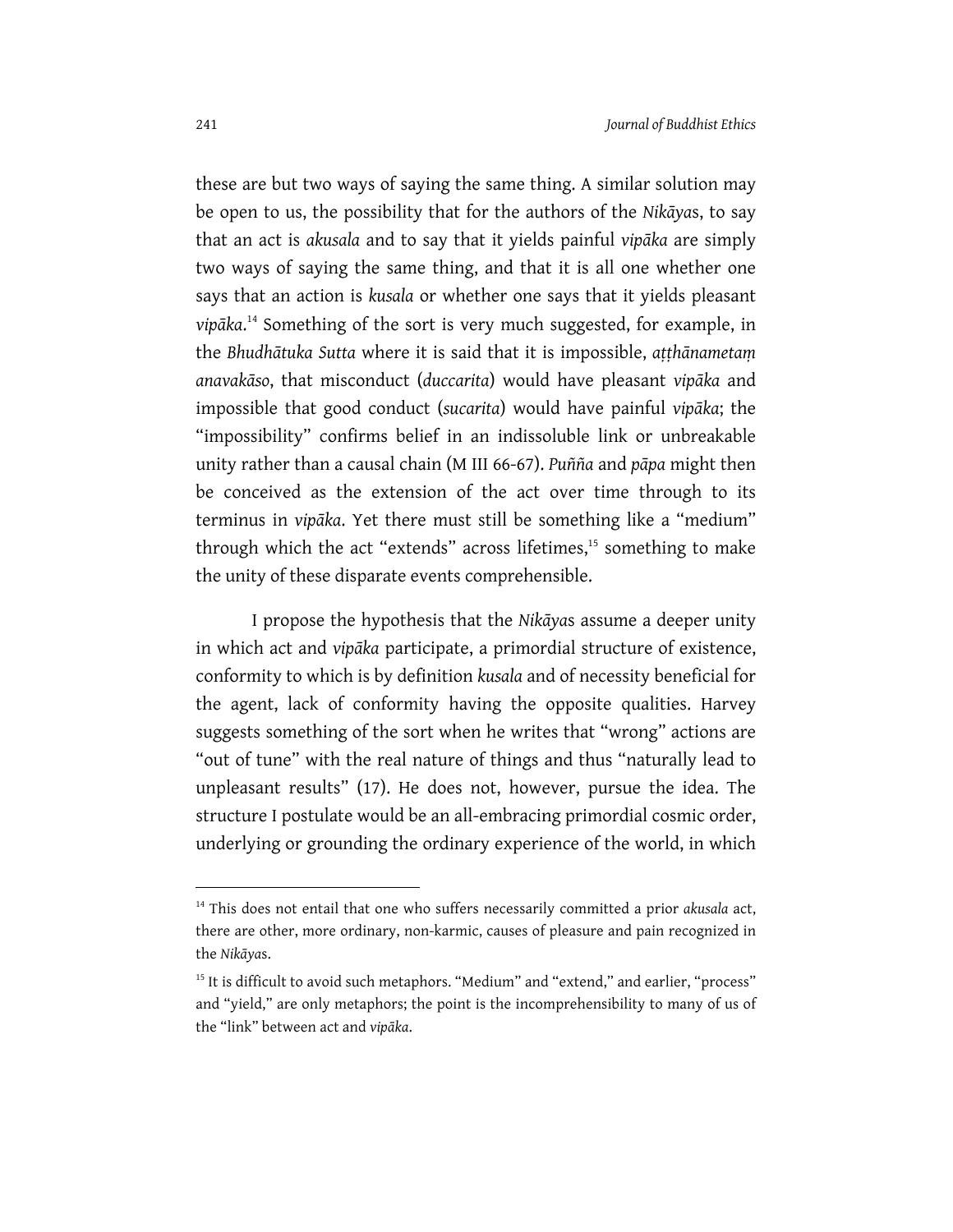<u>.</u>

the individual person is implicated, of which he is part and parcel, in a way that is perhaps not completely at odds with the vision articulated in the early *Upaniṣad*s, though certainly demythologized. In these *Upaniṣad*s, correspondences, even identities, are asserted between the human person and cosmic entities: for example, the eye is the sun and sight itself is a primal deity identified with the sun (CU 1.3.11). At the deepest level, the essence of the human person, the "soul" we might say for convenience, is identified with the essence or soul of the cosmos. The correspondences simply proliferate, and one who "knows" them gains power (e.g., BU 3.9; CU 1.2-1.7). I have argued elsewhere that to "know" in these contexts means to comport oneself in a way appropriate to the correspondences and that what I called "transformative knowledge" connotes a mode of comportment towards the known as much as, or more than, the possession of true propositions (Evans "Epistemological" 131-133).<sup>16</sup> Now, although the Buddha rejected the reality of these "souls," both human and cosmic, and likely the specific correspondences as well, he in no way rejected the principle of deep interconnectedness between individual and cosmos, nor that liberating power was rooted in "knowledge of the way things really are," that is, in modes of comportment toward/with world and cosmos. The law of karma, on my hypothesis, then expresses the manifestation of conformity or lack of conformity to that cosmic order.

<sup>16</sup> Very briefly: Certain kinds of knowledge are said in the *Upaniṣad*s to constitute the objective power of ensuring prosperity (BU 1.3.7; 10), immortality (BU 2.4; 28–30) and transformation (who "knows" becomes the Whole (BU 1.4.10; 15)). In the *Nikāya*s, wrong view is said to issue in *vipāka*, hence to be a kind of action, and certain kinds of knowledge are said not only to be personally transformative, but also to have the objective effect of breaking the bonds of *saṃsāra* and the otherwise unbreakable act*vipāka* link. Knowledge, then, would seem to be a kind of action or at least incipient action like the roots, that is attitudes or orientations, or even ways of turning towards the world, what I call "modes of comportment."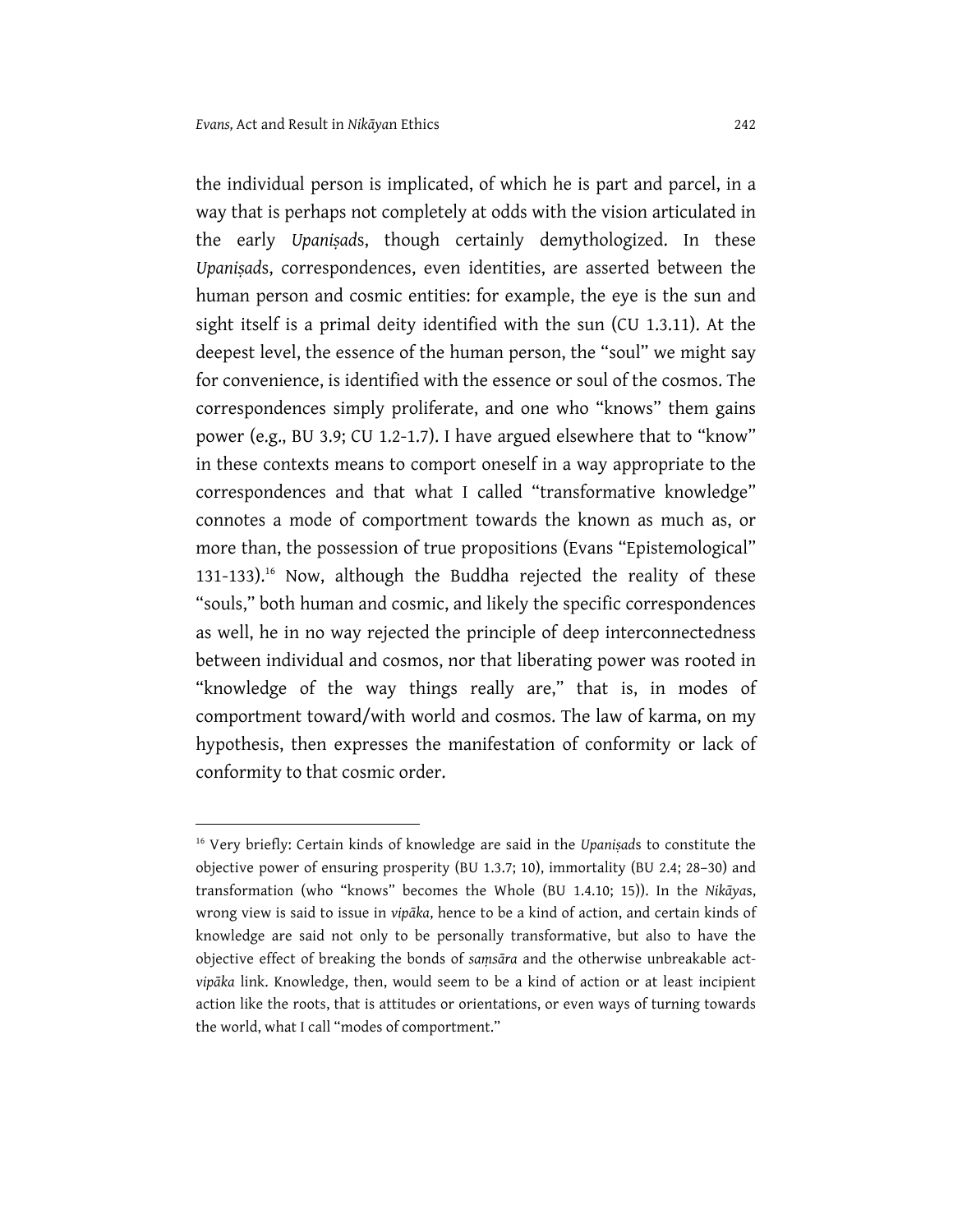At first this may seem not so different from a modern scientifictechnological point of view: we are creatures of natural biological, chemical, ultimately physical, processes; knowledge of natural processes confers power, allowing us to harness them to our desires, for example, to build flying machines. Violating those processes, for example, trying to fly without a flying machine, brings ruin. One difference between this modern view and the *Nikāya*n view is that the vision of the *Nikāya*s has a predominately *moral*, that is, *personal*, dimension that we might well call animist. What is at issue is not simply manipulation of processes, such as a computer may be programmed to carry out, but personal ways of being in the world including attitudes, orientations, and intentional actions. Stealing may lead to arrest, social censure, loss of friends, and so on. Or it may not. But the painful *vipāka* is inevitable—not because stealing violates social values or some rational imperative, not even *per se*  because it harms living beings, but rather because it "violates" the primordial cosmic order, and what looks to *us* like a result is rather an integral feature of the structure of such a violation within that order. Incidentally, this suggests that what was "harmful" about the ascetics imitating animals mentioned earlier, is that in violating their proper roles, they somehow harmed the cosmic order. With this approach, we may begin to conceive *kamma*, *puñña*/*pāpa*, and *vipāka* as different aspects of the same thing, united in a deeper, "vertical" dimension which I shall call "the sacral."

Any defense of this hypothesis must at the very least present, first, evidence of belief in such an order in the *Nikāya*s and second, evidence that the fate of individuals was thought to be bound up with that order. Although there are no explicit and unambiguous references to that effect, the authors of the *Nikāya*s did frequently articulate features of such an order. Major aspects of the career of a Buddha, for example, are said to be *dhammatā*, often translated as "general rule." "Cosmic law," one of several PED interpretations, would not be out of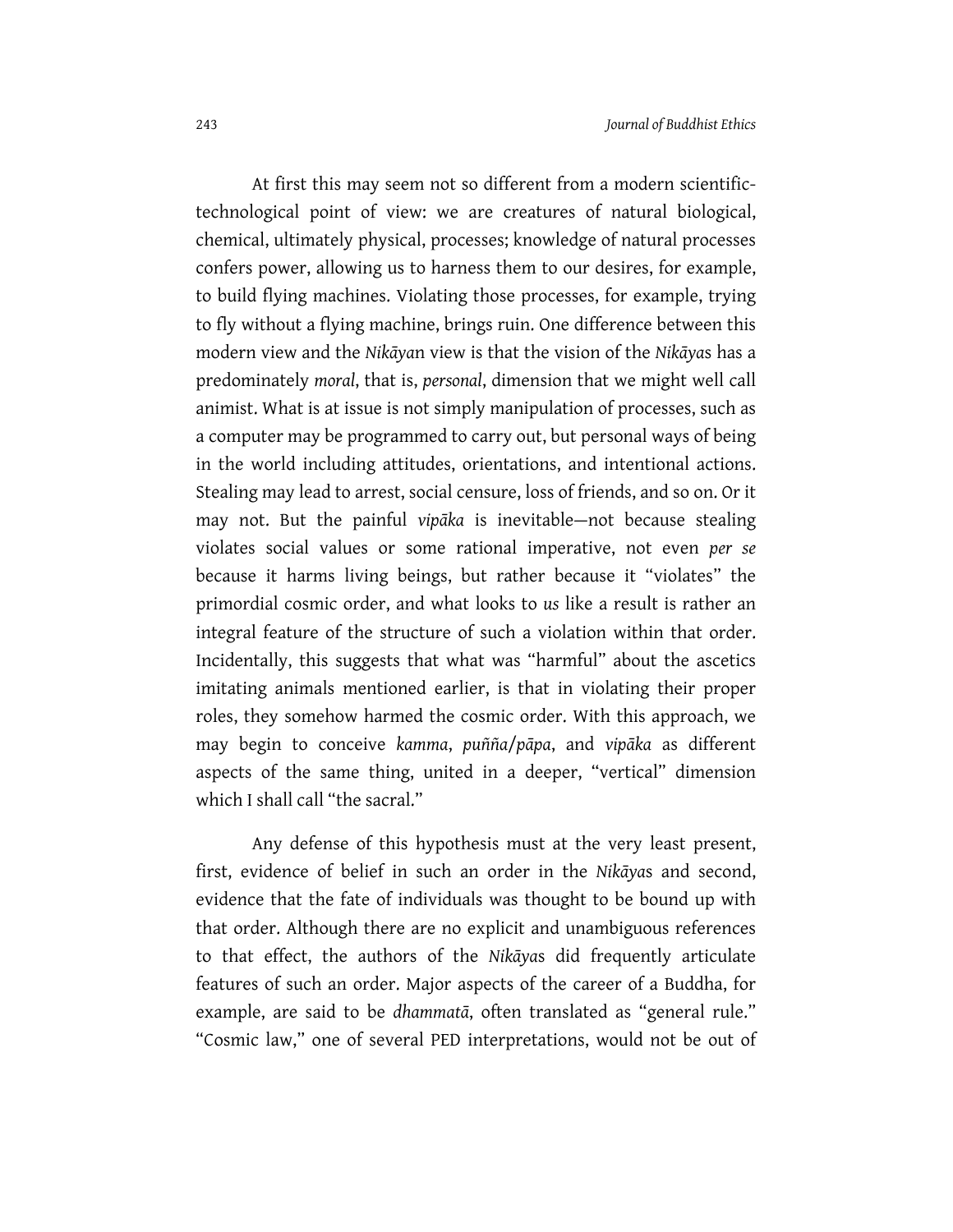place. In the *Mahāpadāna Sutta*, the Buddha says that it is *dhammatā* that a *bodhisatta* entering his final lifetime descends from Tusita heaven, that *deva*s attend his conception, that the mother has no sexual desire while carrying him, that she gives birth standing up and an inconceivable bright light appears, and that she will die seven days after the birth and be reborn in Tusita heaven (D II 13-15). The same sutta implies that the major events in the careers of all Buddhas follow an invariant pattern. It is striking that the Buddha of this sutta asserts that the Buddhas of the past, spanning multiple cycles of cosmic collapse and reemergence, were either *Khattiya*s or Brahmins and born into clans (*gotta*s) that were known in the Buddha's own time. In other words, the very social structure, including the four great classes and major clans, was thought to be part of an invariant, recurring, feature of the cosmic order. Even towns, cities, and place names were said to recur, as it were, eternally. That the social structure was thought to be a cosmic invariant is confirmed in the many accounts of past life memories in which the adept is said to remember his name, class, and clan across multiple cosmic cycles (e.g., D I 81). To take just one other indication of belief in a primordial cosmic order, the *Bhudhātuka Sutta* has it that a monk who is wise through investigation comprehends, among other things, "It is impossible, it cannot come to pass [*aṭṭhānametaṃ anavakāso*] that in one world-system [*lokadhātu*] two perfected ones who are Fully Self-Awakened Ones should arise simultaneously" (tr. Horner), or that a woman should be a Buddha or a major deity (M III 65-66). The cosmology of a fixed hierarchy of heavens, earth, and hells traversed through multiple lifetimes, and the cosmogony, whereby this same hierarchy collapses and remerges in never-ending cycles, is well known and we need not belabor it here. Clearly, then, the *Nikāya*s assume an invariant cosmic order that includes human dimensions.

The *Bhudhātuka Sutta* includes other "impossibilities" relevant to our concern. It is said to be impossible that one endowed with right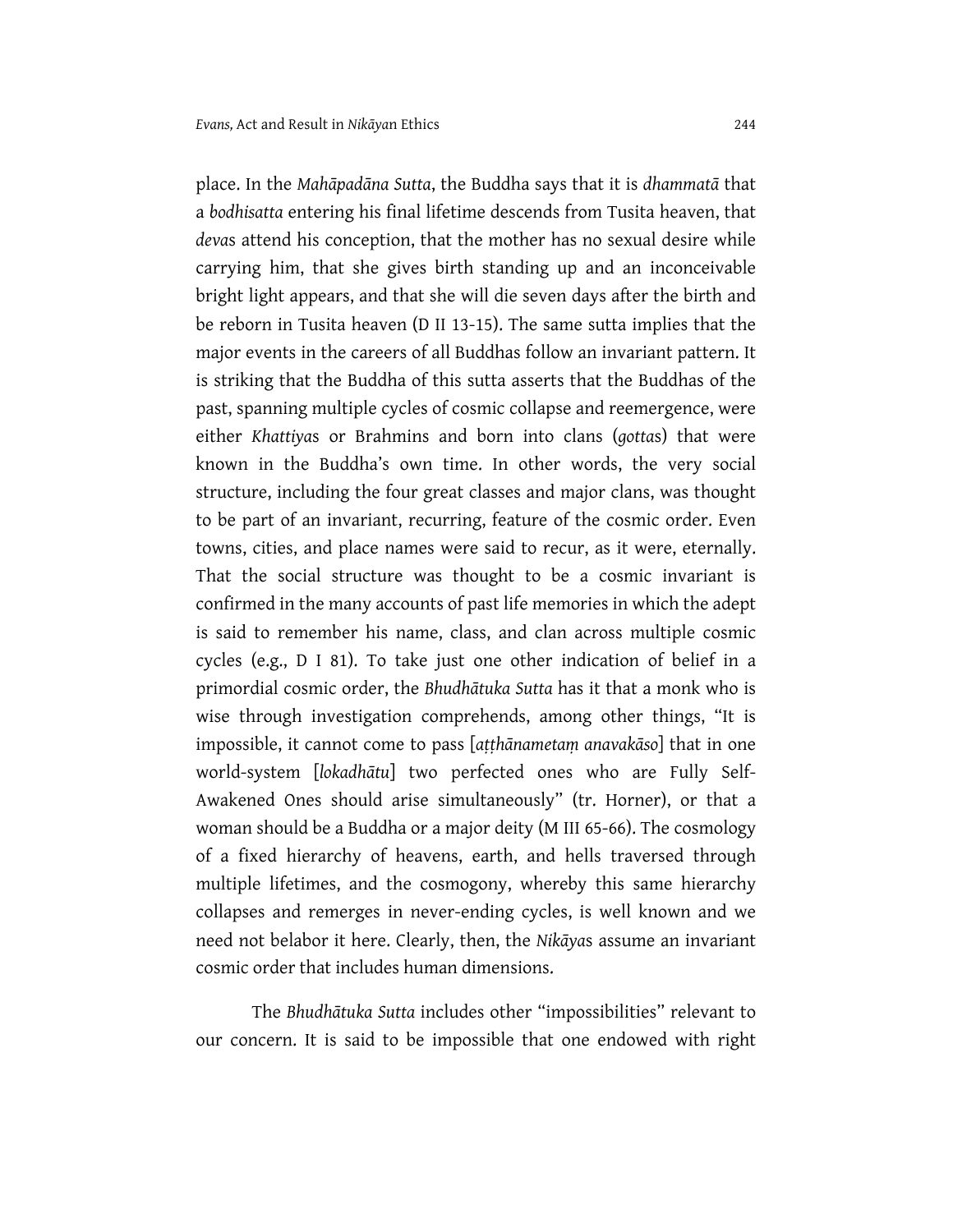view, a *diṭṭhisampanno*, would commit a number of acts, ranging from approaching any *saṅkhāra* as permanent to murdering a parent, drawing the blood of a *tathāgata*, or causing a schism in the *saṅgha* (M III 64). It is difficult to understand why right view would make certain acts impossible. But if knowledge, right view, in such contexts connotes a mode of comportment, then it becomes natural to understand *diṭṭhisampanno* here as one so aligned with the cosmic order—in attitudes and orientations—that such actions, as violations of that order, are not simply inconceivable by the agent, but structurally impossible for these modes of comportment.

We noted above from the same sutta the impossibility that misconduct would have pleasant *vipāka* and that good conduct would have painful *vipāka* (66-67). The inclusion of these in a list of cosmic impossibilities suggests that the human agent is profoundly implicated in the cosmic order—that human actions are modes of participation in that order such that pleasant *vipāka*s are somehow unified with *kusala*  acts. The analogical resemblance, again, suggests that, far from the terminus of a causal chain, *vipāka* is something like a reflection of the act, or that the *puñña* or *pāpa* "awaiting" the agent has taken on something like the imprint of the act, imparting it finally upon the agent. The cosmic order provides a "place" for that imprint, a "medium" for the persistence of *puñña* or *pāpa* over lifetimes.

I would go further and suggest that the primordial cosmic order was seen not as the stage upon which we live and act and carry out our projects, nor as the worlds *within* which we move and have our being; rather our lives, acts, and projects *constitute* the stage, our actions *evoke* those worlds—and indeed ultimately the cosmic order itself (even as the worlds evoke and constitute *me*); the worlds are then, to some extent, an extension of myself, and undermining them, that is, with *akusala* actions, undermines myself; stealing is already my own diminishment which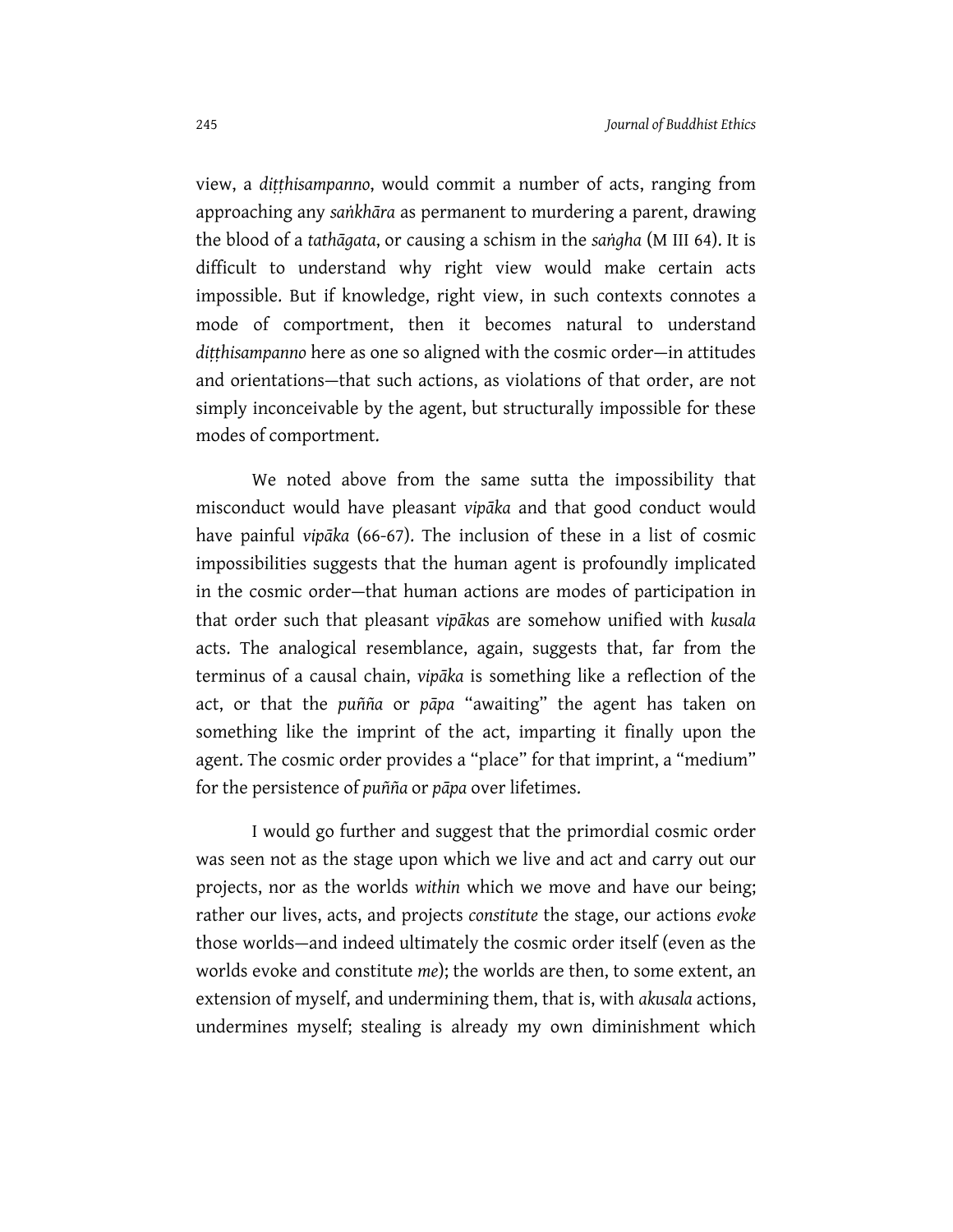"awaits" me in the form of poverty or time in hell. Conversely, building up worlds builds up myself so that in achieving *jhāna*, for example, I enter into a constitutive relation with the respective *brahmaloka*, at once entering and sustaining it, so that at death being reborn there is but the manifestation of an established reality (cf. Masefield 79).

This sense of the cosmos is clearly evident in the Vedic worldview, with action as the performance of sacrificial rites, *karman* in Sanskrit, playing the role of *kamma*. Those rites, and we note the centrality of the sacrificial fires, were believed to recapitulate the primordial sacrifice of the primal deity which constituted—or rather *constitutes*—the cosmos and which the cosmos *is* (Tull 30). But those rites also *participated* in the primordial sacrifice, thereby actively sustaining the cosmos (Gonda 50-51). Thus, sacrificing was seen as a duty and the sacrificer took part in the very event that created and creates both him and his world, and that *is* him and his world (Gonda 72). In a word, he participated in the sacral dimension. In doing so, he was believed to create/sustain the worlds, *loka*s, in which he lived in this life and to which he would ascend after death. Gonda writes that for Vedic humanity "The proper performance of rite was also of cosmic consequence . . . a change in position, or transformation of a sacrificer [which also] affects in some way or other the whole of which he comes to form an integral part" (113). The sense that present actions somehow constitute one's future being, evident in the *Nikāya*s, is also evidenced in a strikingly Buddhist-like section of the *Bṛhadāraṇyaka Upaniṣad*:

> What a man turns out to be depends on how he acts. . . . If his actions are good, he will turn into something good. If his actions are bad, he will turn into something bad [*sādhukārī sādhur bhavati pāpakārī pāpo bhavati*]. . . . A man resolves in accordance with desire, acts in accordance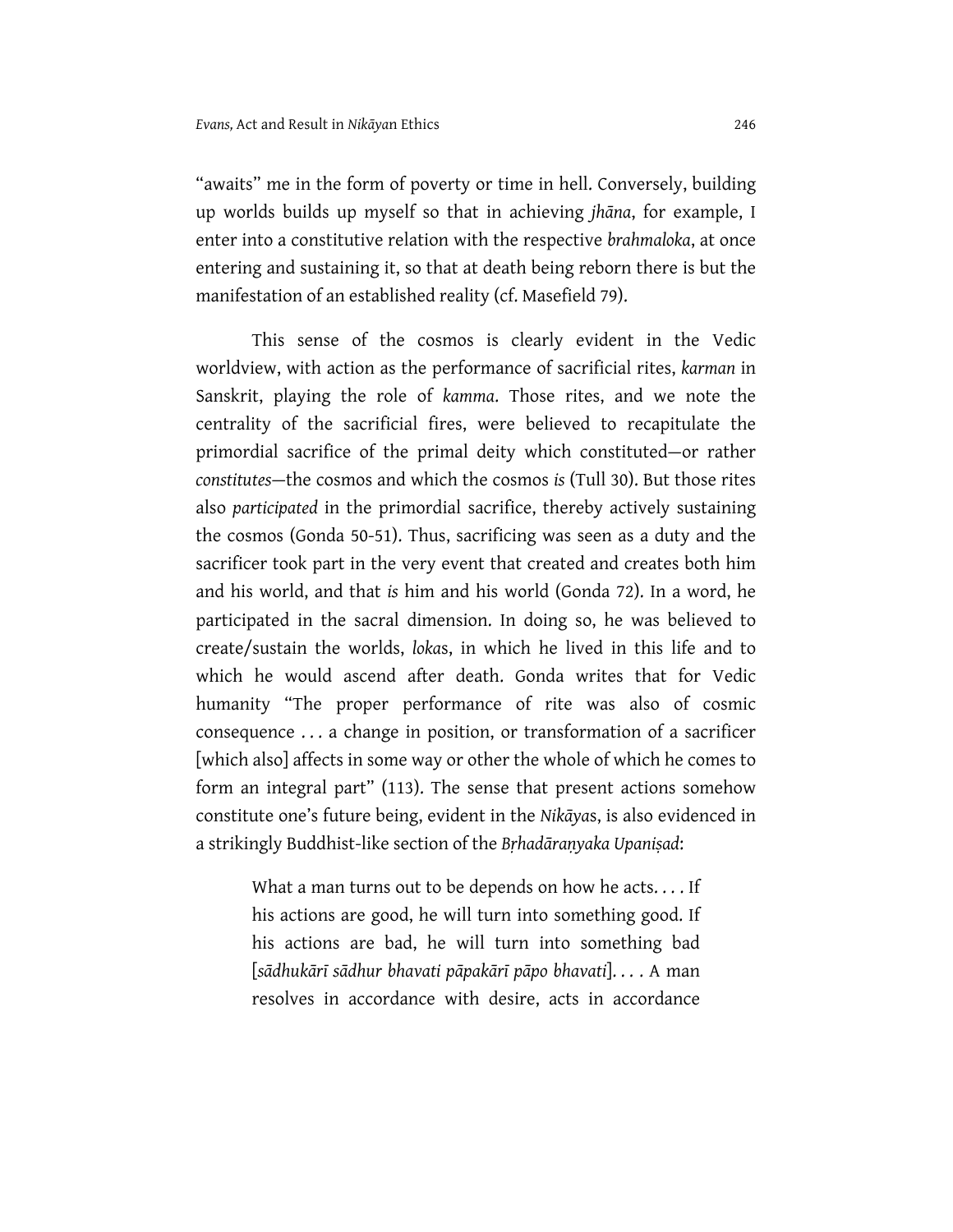with his resolve, and turns out to be in accordance with his action.  $(4.4.5)^{17}$ 

The text goes on to say that desire and attachment are the drivers of repeated rebirth, and that one who eliminates all desire attains *Brahman*  and becomes immortal. The action referred to here may well include acts outside ritual *per se*, but one of the themes of the *Upaniṣad*s is that all acts participate in the primordial sacrifice, that is, in the sacral dimension.<sup>18</sup>

It may seem that the Buddha could not have shared such a world view, inasmuch as he rejected these very rites and insisted rather on the significance of ordinary, non-ritual, actions, what Gombrich refers to the "ethicisation of the universe" (51). But, again, the Buddhist shift from ritual performance to action in general was already anticipated in the early *Upaniṣad*s. The way this is done is to extend the event of the rite to cover the whole of life—thus it is no longer restricted to performances bounded by space and time within the course of a lifetime, rather the whole of a human life is the rite (Tull 39). It is even said in an esoteric teaching that retiring to austerity in the wilderness is superior to conducting rites as such (CU 3.16). This move, be it noted, expands rather than displaces the belief that actions participate in primal creation, both of the cosmos as such and of personal "worlds."

Although the *Nikāya*s may in many ways be deeply opposed to the Vedic/Brahminical tradition, the law of karma appears not so much a radical break as a further development, together with a demythologized background cosmogony—retaining the reflexive, participatory nature of

<sup>&</sup>lt;sup>17</sup> Translations from the *Upanisads* are from Olivelle (1996).

<sup>18</sup> See, for example, Herman Tull, *The Vedic Origins of Karma* (esp. chapter two), the "Introduction" to Patrick Olivelle's *Upaniṣads* (xli ff.), and Jan Gonda, *Loka: World and Heaven in the Veda* (72 passim).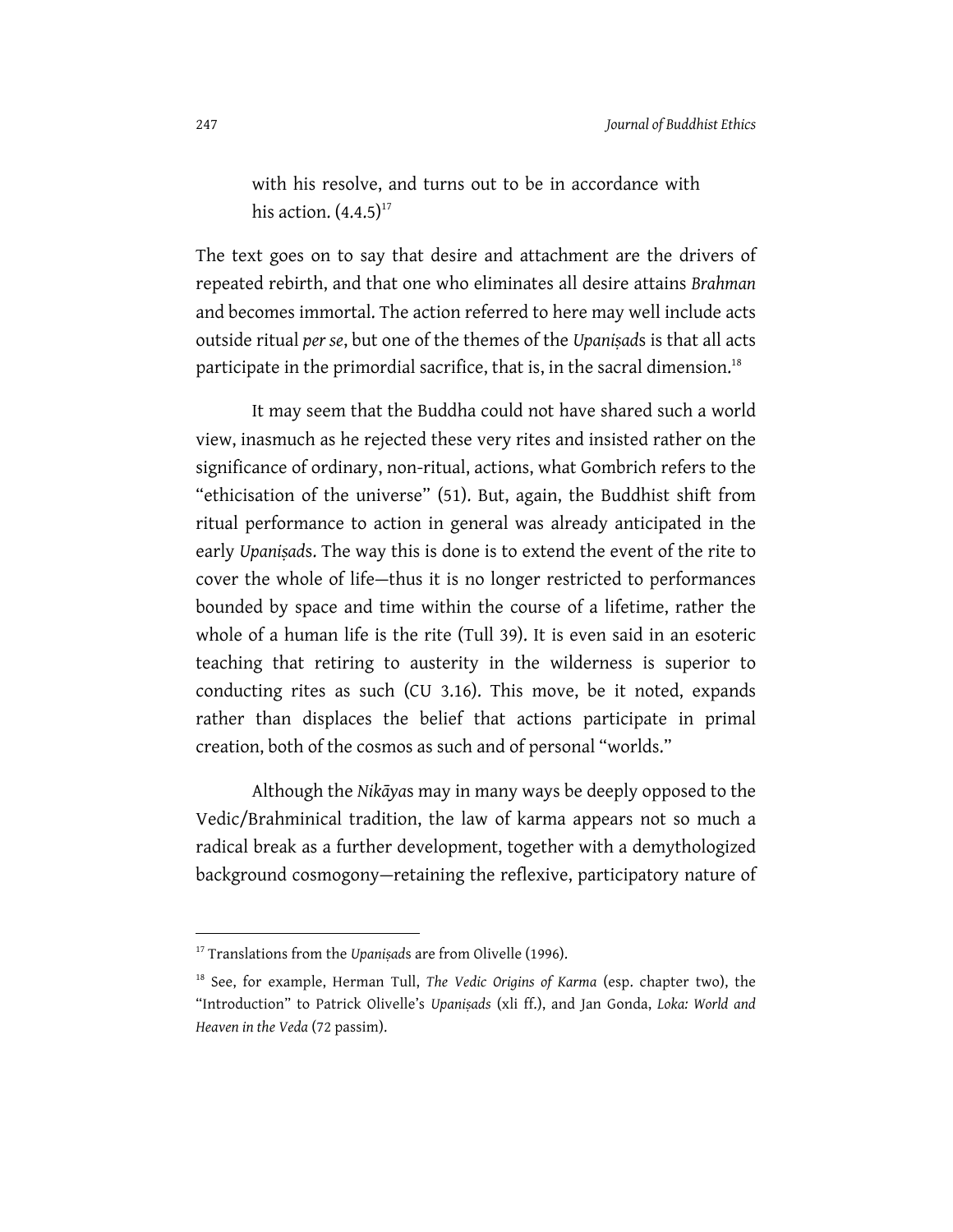being while jettisoning the myth of the primal sacrifice of a deity.<sup>19</sup> Rather than ethicization, I see no reason not to consider the Buddhist shift of power from the confines of ritual to action in general as a sacralization of ethics.

There is only thin direct confirmation for such a worldview in the *Nikāya*s, but it makes sense of such statements as that "In this fathomlong body, conscious, endowed with mind, I proclaim the world, the arising of the world, the cessation of the world and the way to the cessation of the world," that is, the world is "within" the conscious subject even as the subject is within the world (A II 48). The suttas of the *Sabba Vaggo*, beginning with the well known *Sabba Sutta*, define "the all," evidently meaning the totality of the cosmos, that is, the worlds of *saṃsāra*, <sup>20</sup> as the eye and visual form, the ear and sounds, and so on, thus as the instrumentality and objects of perception (SN IV 14). Putting the instrumentality of sense firmly within the cosmos, on an equal footing with the things sensed, eliminates the position of a subject wholly independent of the cosmos, acting on and within it, or indeed perceiving it objectively. Rather the subject is in some way constitutive of the cosmos, while the frequent insistence that consciousness cannot arise without objects—something to be conscious *of*—makes the cosmos also constitutive of the subject.

The Fire Sermon, the *Āditta Sutta* of the same Vagga, asserts that "the all" is blazing and, especially given that the same text occurs at V I 34 as a discourse to a group of recently converted fire worshipers, can be

<sup>&</sup>lt;sup>19</sup> Bronkhorst maintains that Buddhism emerged from the non-Brahmanized, non-Vedic religiosity of what he calls "Greater Magadha," though the area would already have had contact with those movements (1-11). If he is right, and I tend to think he is, we should rather talk of mutual influence than any linear development. In any case, such influences are undeniable.

<sup>20</sup> Taking *nibbāna* as not a part of the cosmos.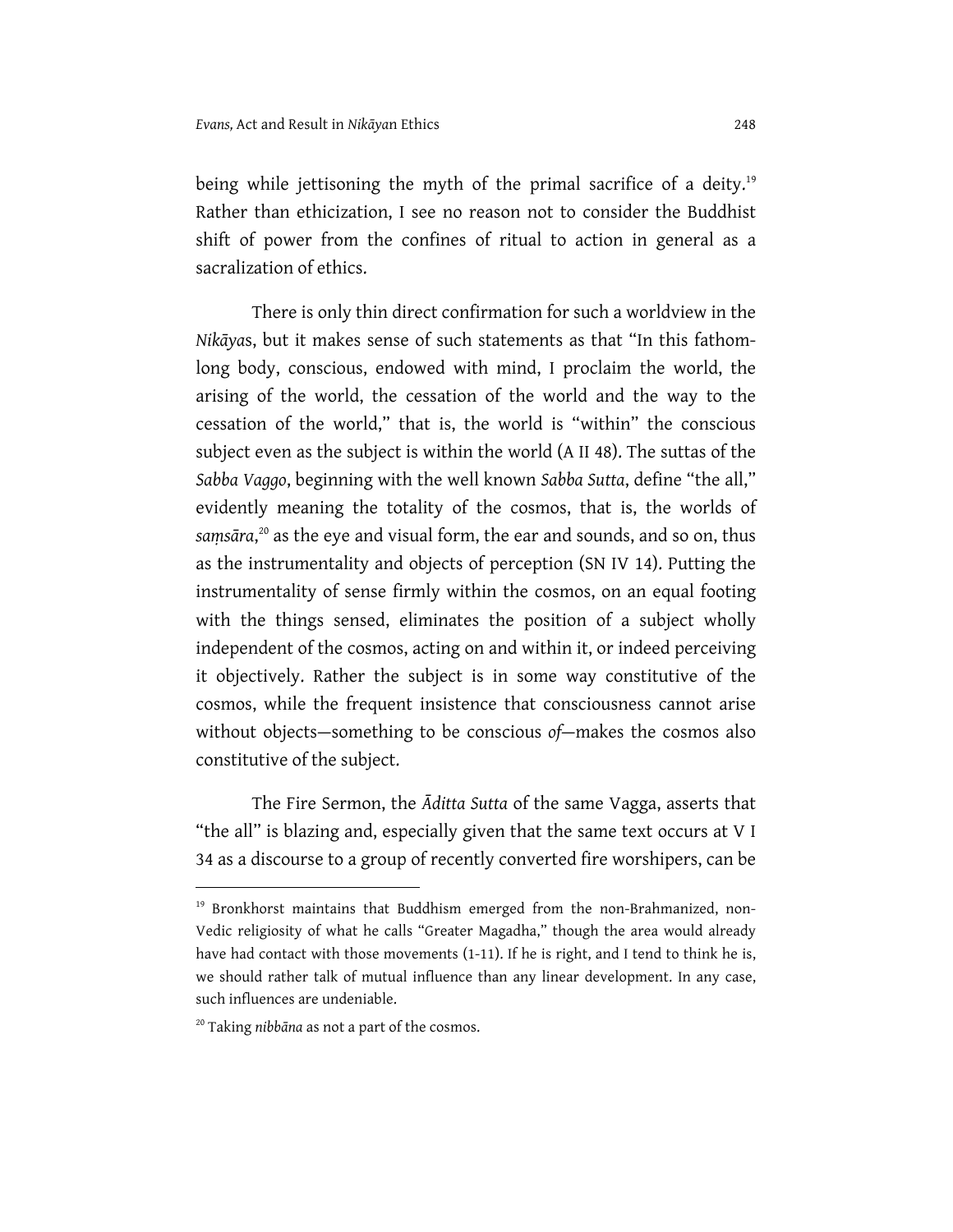understood in terms of the sacrificial fires of Vedic rites.<sup>21</sup> The senses, objects, sense awareness, sense contact, and consequent feelings are all said to be blazing with the fires of *lobha*, *dosa*, *moha*; with birth, old age, death, and so on do they blaze. These then would be the "fires" that sustain the worlds, *saṃsāra*—displacing the literal fires of ritual in that role. The immediately following *Addhabhūta Sutta* says that "the all," giving the same definition as the *Āditta Sutta*, is soiled by birth, old age, death, and so on, reinforcing the notion that the "all" refers to the worlds of *saṃsāra* and that the perceiving subject is in some sense constitutive of those worlds (S IV 21). In these suttas, the Buddha is instructing his *bhikkhu*s, not in ethics, not in *kusala*/*akusala* actions as participation in the worlds; rather, he is instructing them in how to escape from those worlds and how to withdraw ultimately from participation in the cosmos. In just such a context it is not surprising that the outlines of the primordial order that is to be escaped should be sketched.<sup>22</sup>

It may be noted that the interest in perception and its role in constituting reality is also a feature of the early *Upaniṣad*s (e.g., BU 4.4.22), reinforcing the sense of a common, or at least profoundly overlapping, orientation. In this light, such Buddhist doctrines as *anattā* and *paticcasamuppāda* would appear to radicalize rather than reject the Vedic idea that the cosmos evokes *me* even as I play a role in creating and sustaining *it*; I now appear as this creatively active convergence of

 $21$  We cannot assume that Kassapa and company were practicing specifically Vedic rites, yet there must have been some connection with the creative/destructive cosmic force of fire.

<sup>&</sup>lt;sup>22</sup> "Escape" and "withdraw" connote freedom from the cycle of rebirth and from the law of karma (the *arahant* generates no new *puñña*/*pāpa* and after death experiences no *vipāka*). I do not mean to imply the existence (or non-existence) of a transcendent realm to which the *arahant* goes upon *parinibbāna*.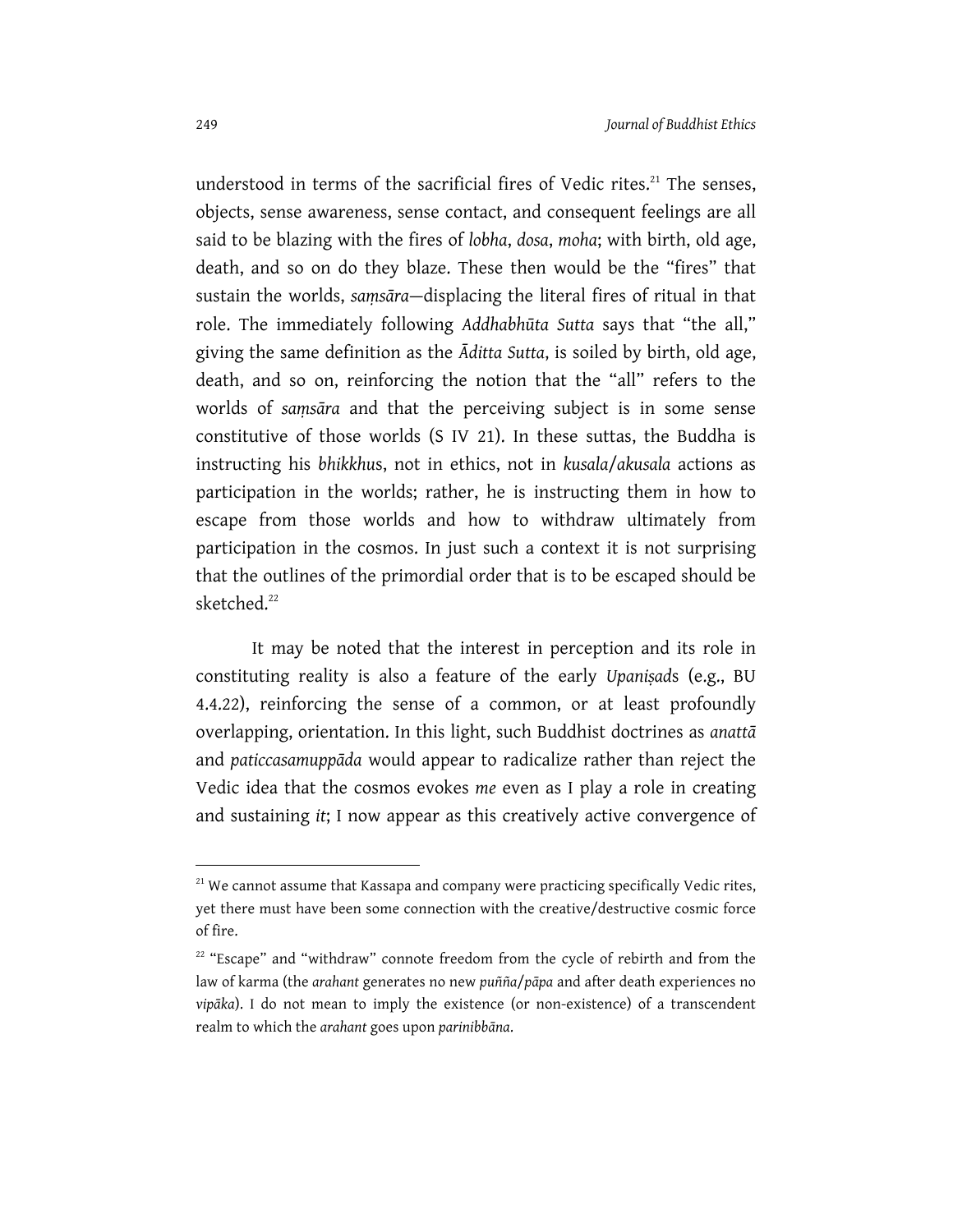possibilities and conditions rather than as an extrusion of an eternal *ātman*/*brahman*.

It may be objected that Buddhist ethics are, admittedly simplifying, an ethic of non-harming, with no need for postulating any metaphysical, sacral, cosmic order. That the Buddha's is largely an ethic of non-harming is undeniable. Again, however, that leaves unanswered the question why "harmless" actions should necessarily issue in "harmless" *vipāka*. Peter Harvey touches the issue when he notes, "The benefit of self and other are intertwined, because of the law of karma" (34), citing a number of texts to the same effect as, "Since the self of others is dear to each one, let him who loves himself not harm another" (S 47, tr. Harvey).

That the *Nikāya*s take the benefit of self to be intertwined with that of others is beyond question, but if our hypothesis is close to correct, it would rather be that the "intertwining" is not *because* of the law of karma, but rather that the law of karma is a manifestation of the intertwining; the act-*vipāka* correlation obtains *because* one's being is always already fundamentally intertwined with others. What I mean to suggest here is that, for the *Nikāya*s, "harming"/"non-harming" is the very stuff of participation in the cosmic order; thus, we find insistence that sacrificial Vedic rites in which animals were killed lead to hell rather than to heaven (A IV 42). That is to say, the cosmos is built up and sustained through relations with other conscious beings, and, this is an extension and explication of what has already been said, our *beingtogether* evokes the worlds even as they evoke *me*. Harming another *already* harms me inasmuch as I thus undermine the very relations in and by which I exist. I exist for and before the other, to some extent *in his eyes*, and killing another, for example, is already my own death, and that death remains *present* in the multitudinous structure of being until realized in my actual death, perhaps in a subsequent life, perhaps as an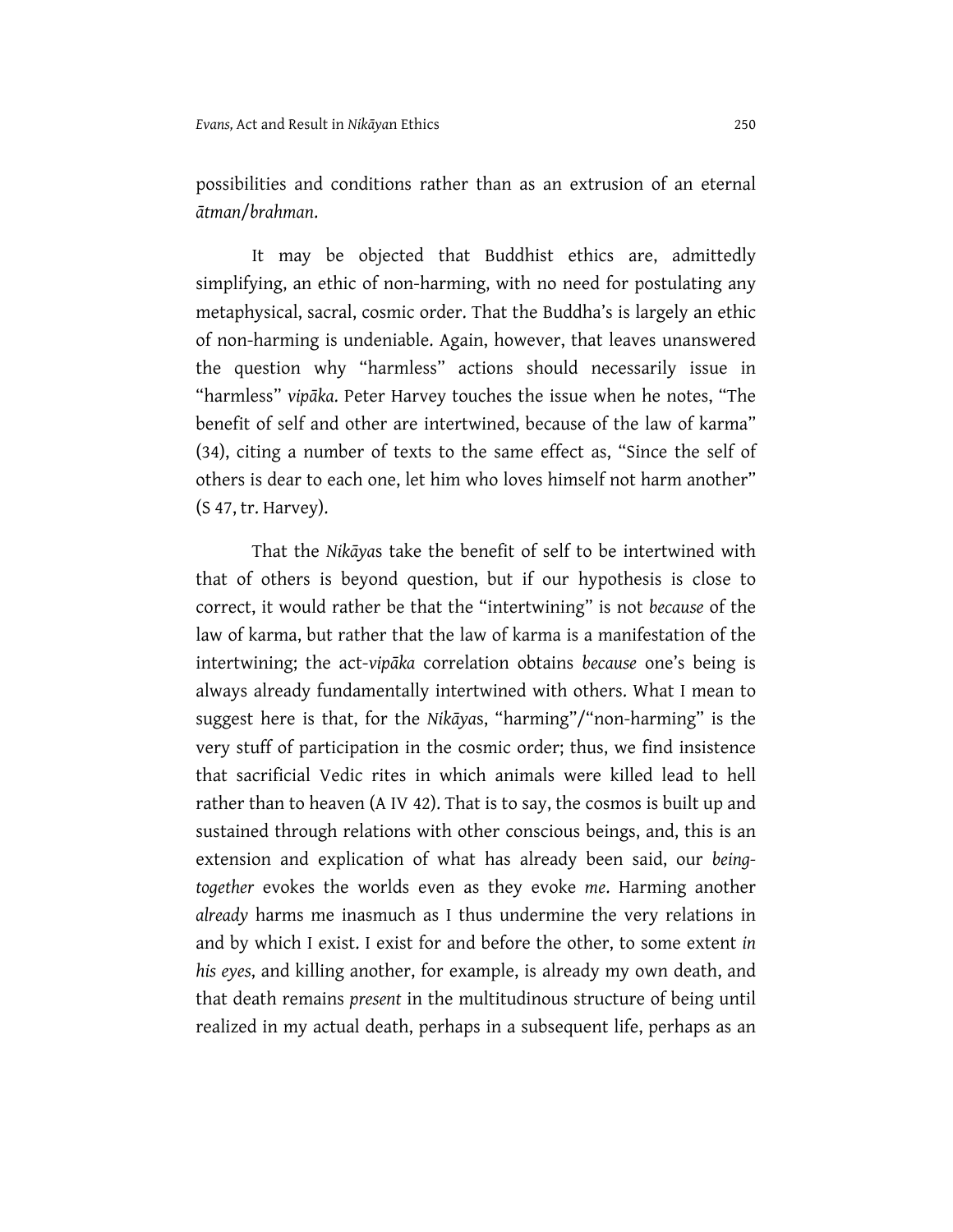extended sojourn in hell. The reverse would then be true: in preserving life, refraining from harm, I reinforce the web of relations that constitute my being even as I constitute that web, so that this life, this benefit, remains present<sup>23</sup> until realized in actual life, that is, if you will, on the "surface." The understanding outlined here also gives concrete meaning of such well-known statements as "Protecting oneself, bhikkhus, one protects others; protecting others one protects oneself" (S V 169).<sup>24</sup> Wrong view might now be conceptualized as modes of comportment that are "incoherent" with the cosmic order, hence "harmful" to both my world and myself.

It is to be acknowledged that the way ("mechanism" is the wrong word) in which my acts remain present, according to this hypothesis, remains vague and "mysterious" and may well not have been thought out in any detail by the ancient Indians.

#### Nibbāna

1

Keown has convincingly shown that *kusala* actions—actions that yield happy *vipāka*—are just those actions that are conducive to/participate in *nibbāna*. Why should that be so? More specifically, given the present hypothesis, why should conformity to the cosmic order be conducive to "escaping" it? The same question is suggested by the rather cryptic passage at A I 263 that actions sourced in *alobha*, *amoha*, and *amoha*, that is *kusala* actions, conduce to the cessation of action, that is to *nibbāna*, not to the arising of action. I can only discuss this briefly here, and am

<sup>&</sup>lt;sup>23</sup> "Present" in some as yet undefined sense. This may seem to resemble the Sarvāstivādin doctrine of the simultaneous existence of past, present and future *dharma*s, but that is not my intention and I do not mean "present" in the same sense, as far as I understand it.

<sup>24</sup> *attānaṃ, bhikkhave, rakkhanto paraṃ rakkhati, paraṃ rakkhanto attānaṃ rakkhati*.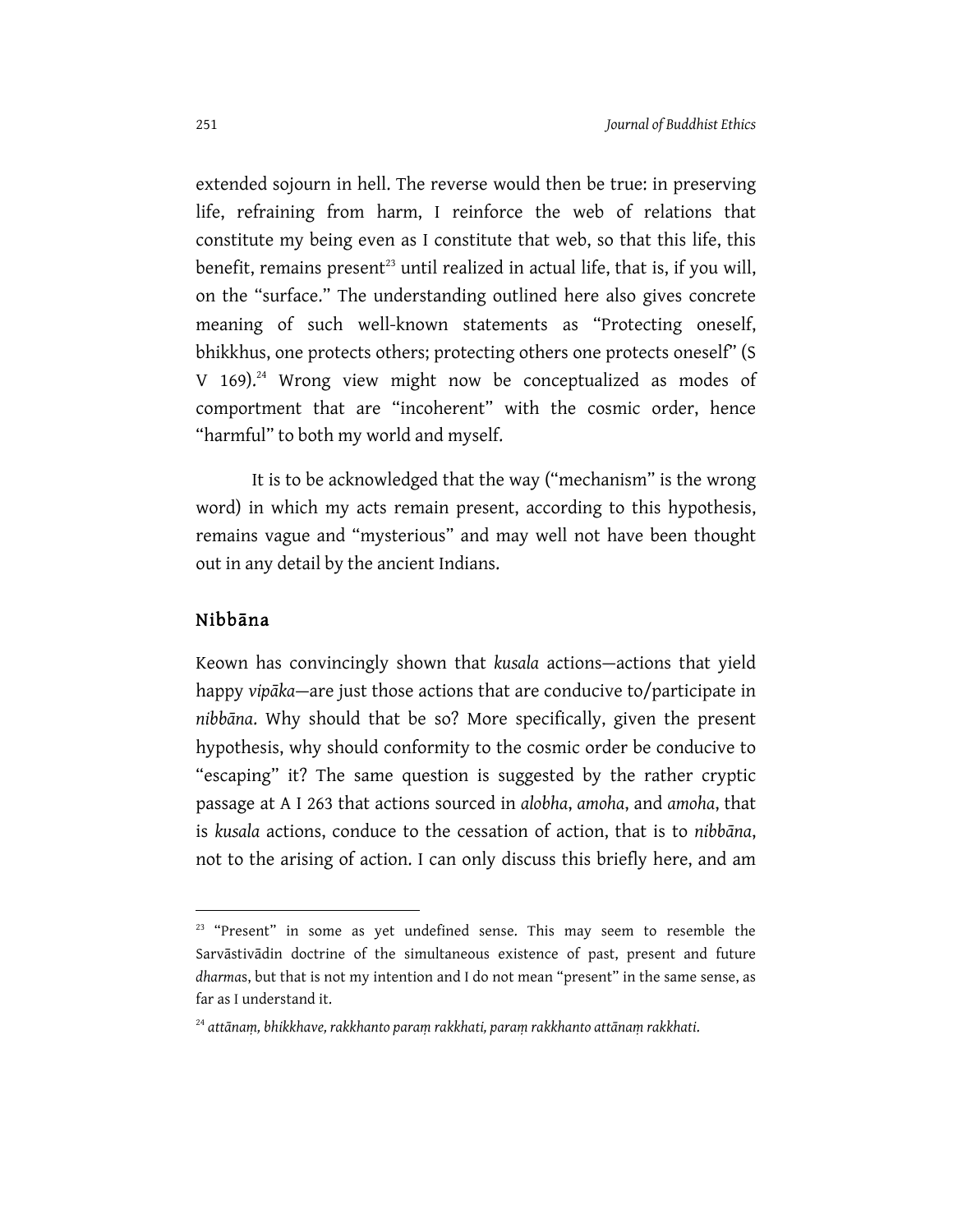hesitant in any case to hold forth on *nibbāna*. An immediate answer is given in the *Rathavinīta Sutta* where the Buddha says:

Purification of virtue is for the sake of reaching purification of mind; purification of mind is for the sake of reaching purification of view; ... purification by overcoming doubt; ... purification by knowledge and vision of what is the path and what is not the path; ... knowledge and vision of the way;  $\ldots$  purification by knowledge and vision; . . . final Nibbāna. (M I 149-150; tr. Ñāṇamoli & Bodhi)

Similarly, the *Aṅguttara Nikāya* has the Buddha telling Ānanda (leaving several items out):

The purpose and benefit of wholesome virtuous behavior is non-regret; the purpose and benefit of non-regret is joy; ... concentration; ... knowledge and vision of things as they really are; . . . disenchantment and dispassion; . . . the knowledge and vision of liberation. Thus, Ānanda, wholesome virtuous behavior progressively leads to the foremost. (A V 2; tr. Bodhi)

These state that virtuous behavior is part of the path to *nibbāna* in that it can lead to mental calm and clarification as a prerequisite for knowledge. But what sort of "knowledge" has virtue as a prerequisite and why does such knowledge conduce to *nibbāna*? Indeed, it remains quite conceivable that the bounds of *saṃsāra*, entrapment in, or by, the cosmic order, would be broken precisely by violating social codes, by wanton destruction, sexual indulgence, intoxication, and the like. Again, why should *conforming* to the cosmic order be conducive to *escaping* it? Understanding "knowledge" in such contexts, again, as a mode of comportment towards the known rather than the possession of true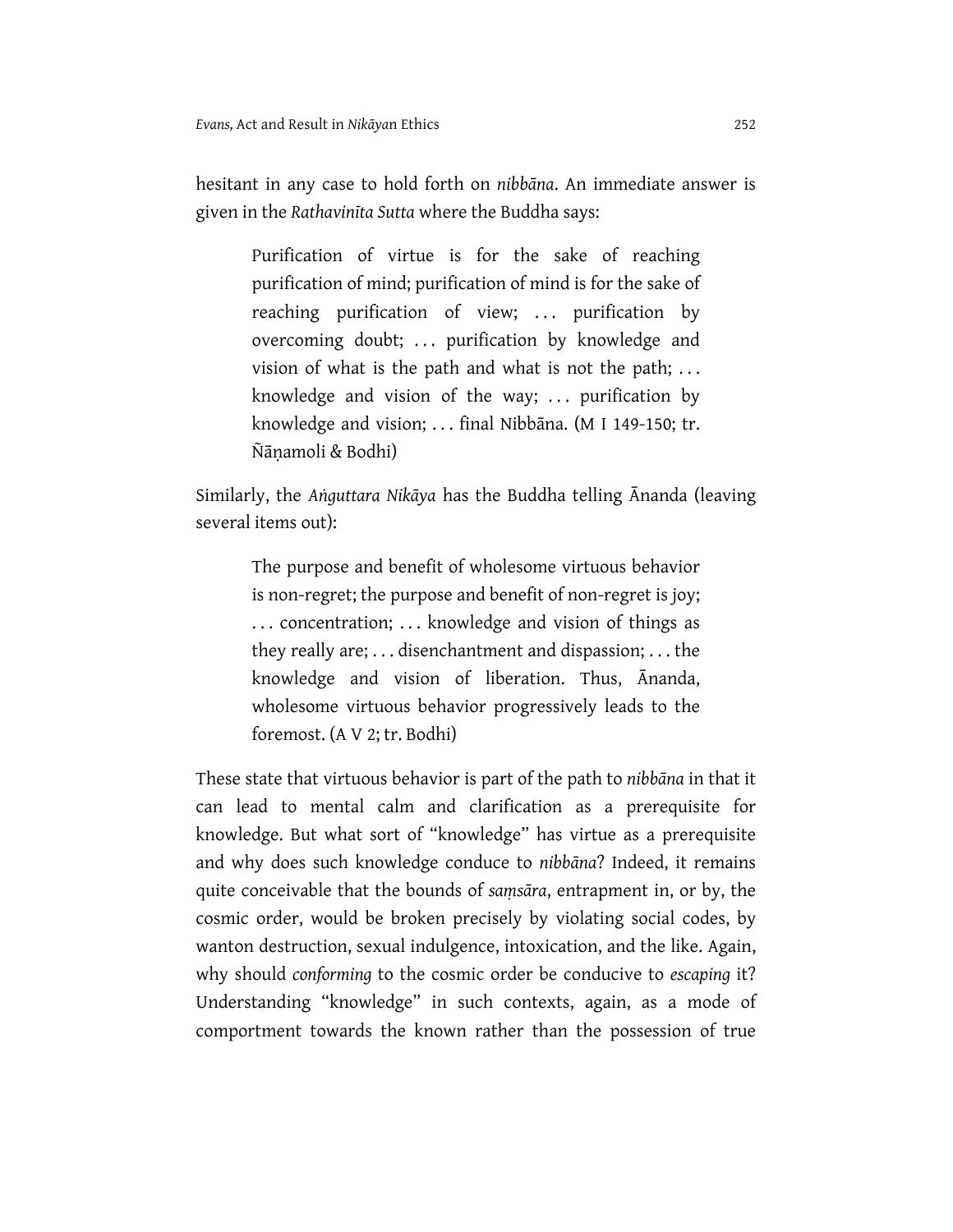propositions about it, helps to clarify its dependence on virtue and the presentation of knowledge as issuing in *nibbāna*.

This immediately suggests a hypothesis that for now must remain on a rudimentary and metaphorical level: One who "knows" the primal cosmic order, including, as it were, its pathways, is in a position to leave it, rather as a spider knows its web *bodily* and is able to traverse it at will, benefit from it, and even walk away from it; other insects, lacking such knowledge, become trapped in the same web and become more deeply entangled the more they struggle to escape. The image is suggested by the many references to being "entangled" in *saṃsāra*. Facility in traversing the pathways of the cosmos is suggested in the *Mahāsihanada Sutta* where the Buddha says that "the Tathāgata knows as they really are all the pathways" (M I 70), and that he has approached hundreds of assemblies, those of deities as well as of men, with ease and confidence (M I 72). Again, in the *Tevijja Sutta* the Buddha asserts that he knows the path to the *brahmaloka* better than a man knows the roads of his own town (D I 249). What I have called conformity to the primal order would then appear as a "knowing," as, one might say, a coherent mode of comportment in and towards that order, a kind of mastery of the "way things really are," that perfected, enables *leaving*. What I have called violation, then, would not be non-participation, but modes of participation that create and sustain dysfunctional worlds for the agent in and with which he is less and less able to move about freely.<sup>25</sup> But if we understand *nibbāna* and *parinibbāna* not necessarily as going somewhere *else*, but rather as freedom, possibly *within*, that is, one "leaves" the cycle of rebirth and "escapes" the law of kamma rather than exiting the cosmic order, then we may want to replace the metaphorical spider that

 $25$  Cf. CU 7.25: One who knows that he is all the directions, extending over the whole world "becomes completely his own master; he obtains complete freedom of movement in all the worlds. . . . [Others] obtain perishable worlds."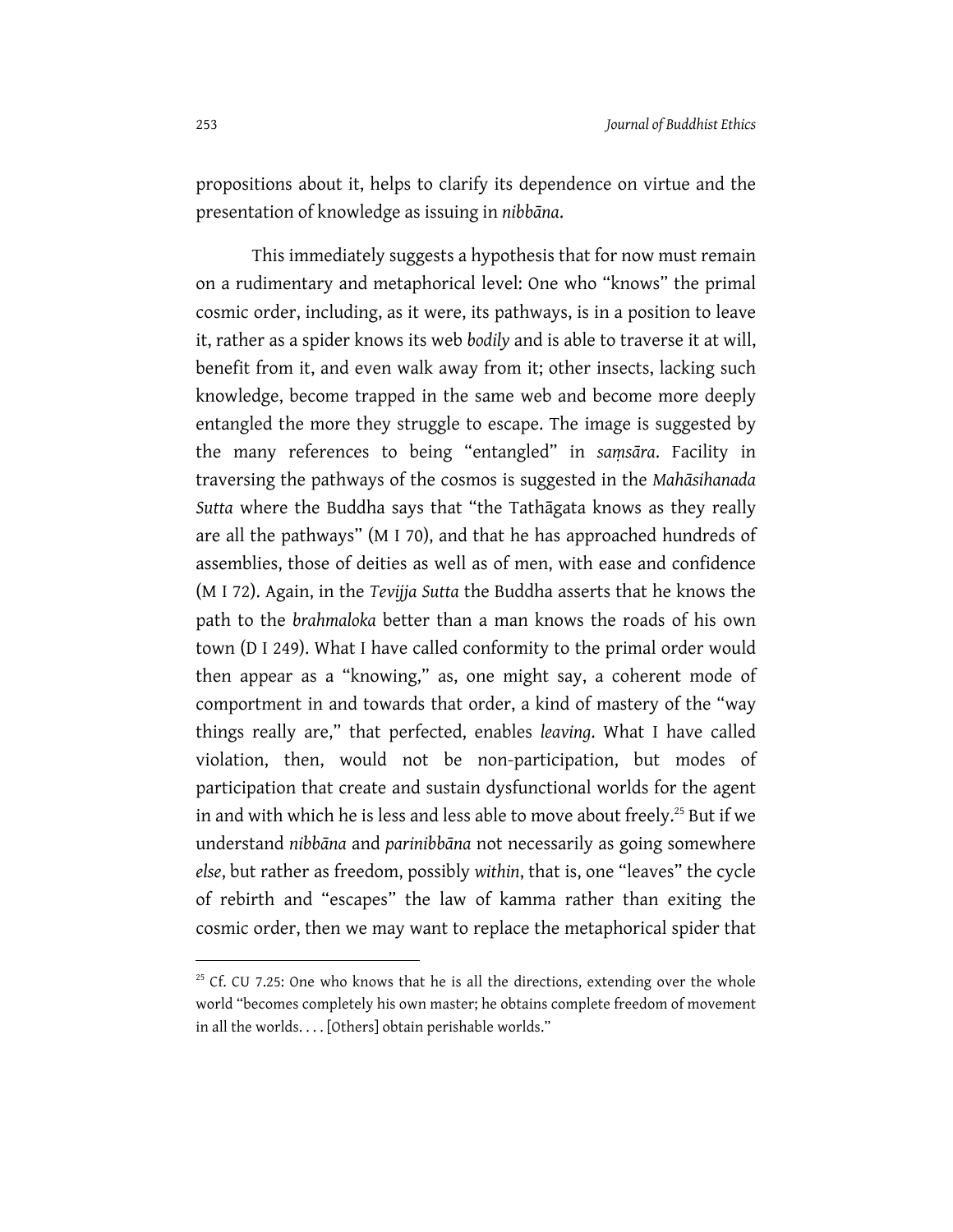walks away with a trapped fly who becomes a spider freely traversing the web.

Another possible approach may begin with the Buddha's discussion of sacrificial fire in the *Aṅguttara Nikāya* in response to an impending Vedic sacrifice in which hundreds of animals are to be slaughtered (A IV 41ff.). It will be remembered that these sacrifices were thought to participate in the cosmic order, itself a primordial sacrifice, and, properly performed, to sustain the cosmos and to generate/sustain "worlds" for the sacrificer, in this life and the next. *Nibbāna*, of course, means putting the fires out, at least one's personal fires of regeneration.

The Buddha tells the Brahmin who is about to conduct the rite that in kindling the sacrificial fire and erecting the sacrificial post simply in the planning and preparation for the slaughter of animals—one raises mental, verbal, and bodily knives, actions that are *akusala*, causing harm (*dukkhudrayaṃ*) and with the fruit of suffering (*dukkhavipākaṃ*). The sacrificer, believing he is making (*karoti*) *puñña*, is actually making *apuñña*, believing his actions (*karoti*) are *kusala*, they are actually *akusala*; <sup>26</sup> seeking a path to a happy destination, he actually takes a path to a miserable destination (A IV 42). Then, evidently referring to the three ritual household fires that Brahmins maintained, the Buddha instructs the Brahmin that the "fires" of *rāga*, *dosa*, and *moha* should be abandoned and shunned, should not be served, as one who overly indulges any of them will commit acts of misconduct and be reborn in hell. Three other fires should, on the other hand, be happily maintained, properly giving them reverence, honor, and worship. These are the fires of those worthy of oblations, the household, and those worthy of offerings, explained by the Buddha respectively as one's parents; one's

<sup>26</sup> Note the ambiguity of *karoti* as well as of *puñña*. The first phrase could be: believing he is acting rightly, he is acting wrongly.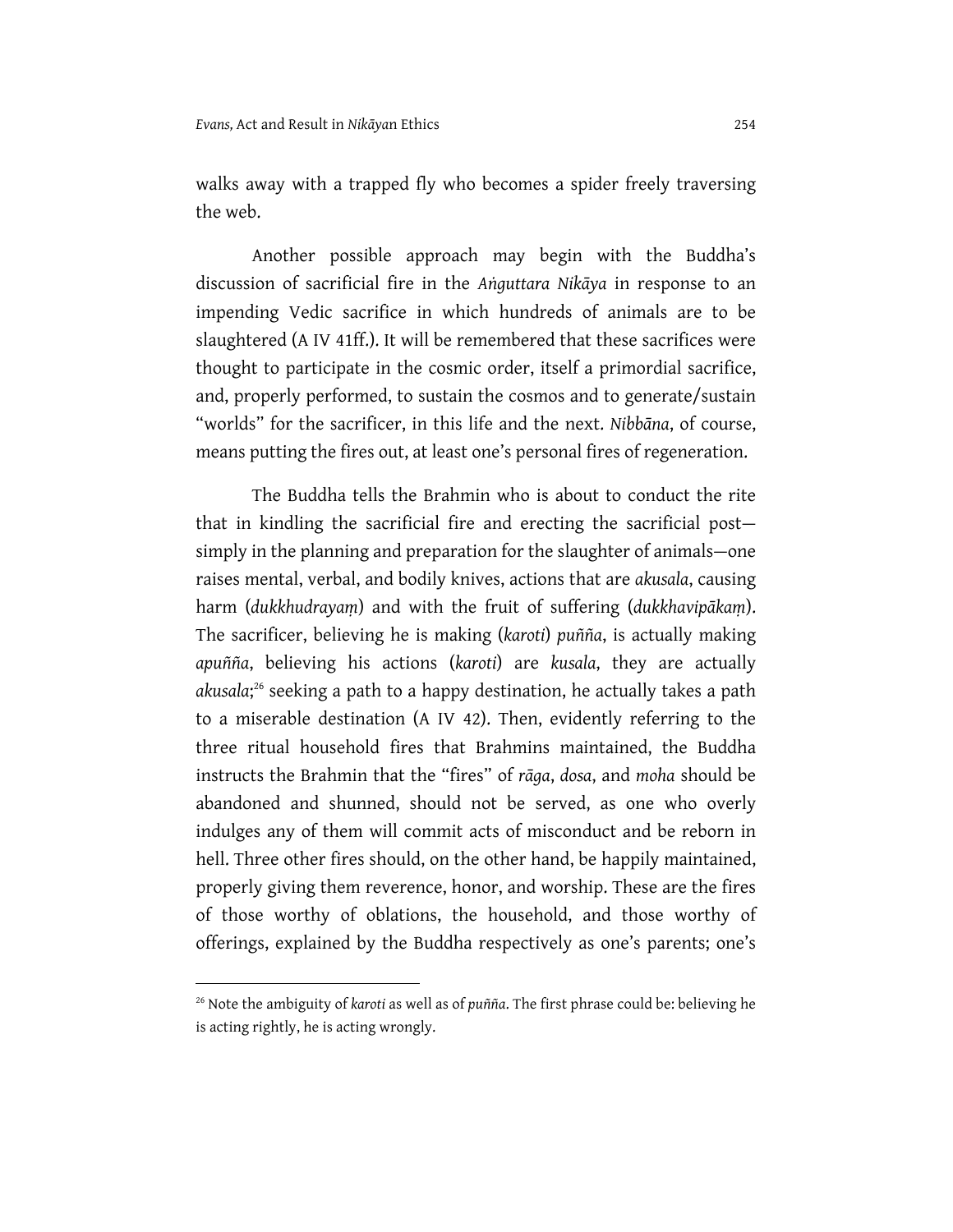children, wife, slaves, servants, and workers; and renunciants. A wood fire, he advises, should be sometimes lit and sometimes extinguished, apparently denying it sacral significance (A IV 44-45). What this sutta does is to shift the locus of participation in the primordial order away from formal rites to social relationships. Again, this can be understood as the sacralization of the ordinary. *Akusala* then denotes modes of participation, "fires," that generate/sustain "worlds" of destruction, of entrapment; *kusala* denotes modes of participation, "fires," that (though this is not explicitly said in this passage) sustain "worlds" of relative freedom. Tamping down the fires of *lobha*, *dosa*, and *moha*, and, here, replacing them with the fires of service to certain others, it would seem, places one in a position to finally extinguish the personal fires, thus to transcend the continuing fires maintaining the cosmic order. The replacement of ritual with social relations is also the theme of the wellknown *Sigālaka Sutta*. I show elsewhere that this sutta can also be understood as sacralizing those relationships, rather than merely as ethicizing—and secularizing—ritual (Evans "*Puñña"*).

I would note in passing that these reflections make sense of *kusala* as "skillful," as a kind of mastery of the primal order, or perhaps as "proper" participation.

#### Conclusions

We began with a question an Indian Socrates might have asked: whether actions are *kusala/akusala* because of their pleasant/unpleasant *vipāka* or whether actions yield pleasant/unpleasant *vipāka* because they are *kusala/akusala*. Of course, there was no ancient Indian Socrates and such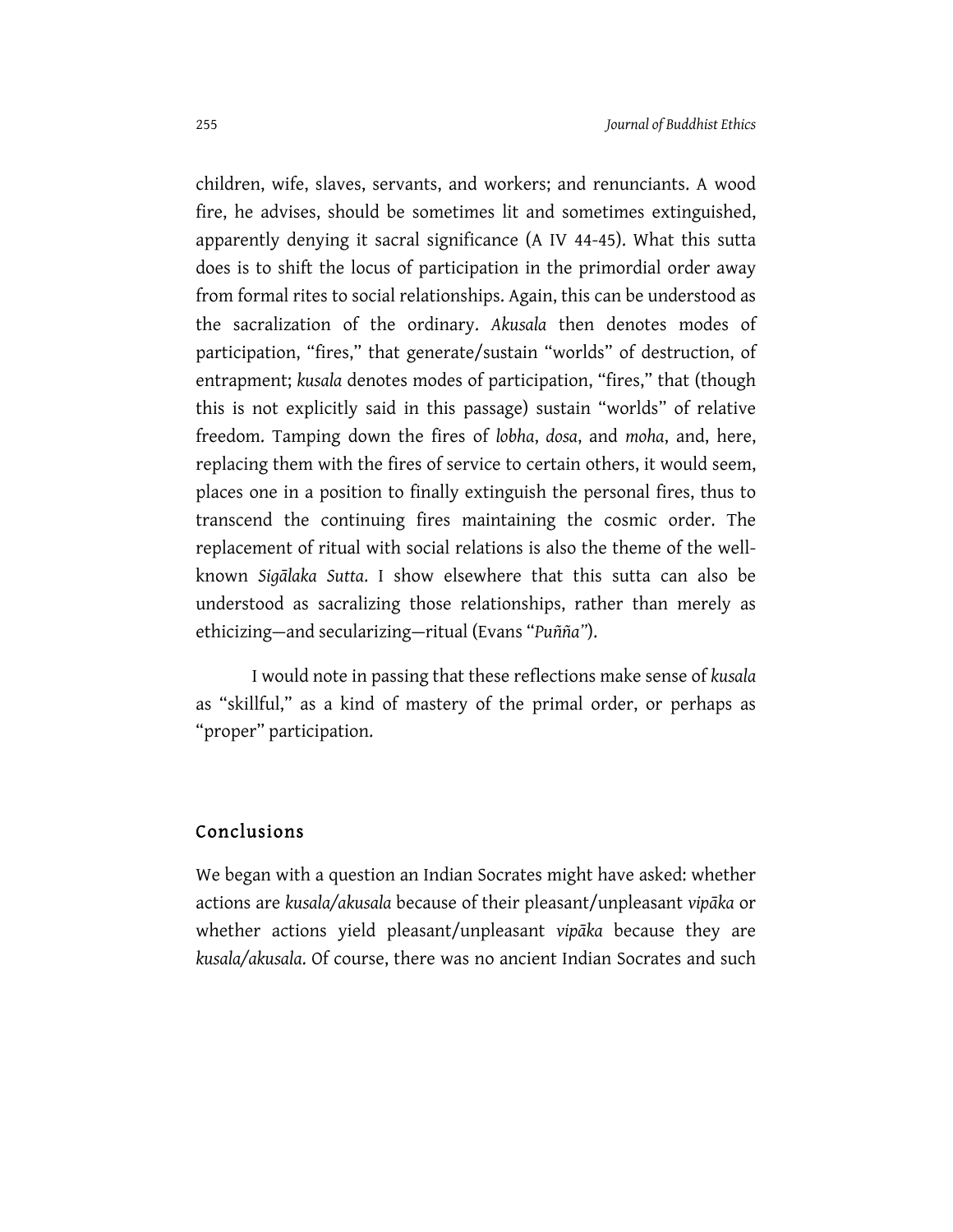questions were neither asked, nor, apparently, even thought about.<sup>27</sup> Exploring that question, however, has shed light on the act-*vipāka*  relation. Suspending the assumption of a causal relation leading from act to *vipāka*, a review of texts, some of which would seem to support the priority of act and others the priority of *vipāka*, led us to suggest that for the authors of the *Nikāya*s, to say that an act is *kusala*/*akusala* and to say that it issues in pleasant/unpleasant *vipāka* are simply two ways of saying the same thing. That, in turn, led us to hypothesize that the unity of act and *vipāka* is grounded in an assumed all-embracing primordial cosmic order, which I called the "sacral dimension," of which agents are part and parcel. Evidence for belief in such an order was found, with the order including not only the hierarchal cosmos of heavens and hells, but also the very structure of society, down to towns and clans that reappear with each cosmic cycle.

On the basis of the centrality of non-harming to Buddhist ethics, the possibility was then suggested that harming and non-harming are of the very stuff of participation in the cosmic order, such that harming others harms one's self and one's worlds *already*, though that "consequent" harm may become manifest only in a future lifetime. These reflections were supported in part by reference to the early *Upaniṣad*s. Though these *Upaniṣad*s almost certainly originated in the pre-Buddhist period, and though the region in which the historical Buddha flourished may well not yet have been "Brahmanized" (Bronkhorst 1-11), it seems certain that there was mutual influence during the period of formation of both sets of text, together with at least some shared background assumptions.

 $27$  Such distinctions "do not appear to have troubled Buddhism, early or late" (Rhys-Davids xci).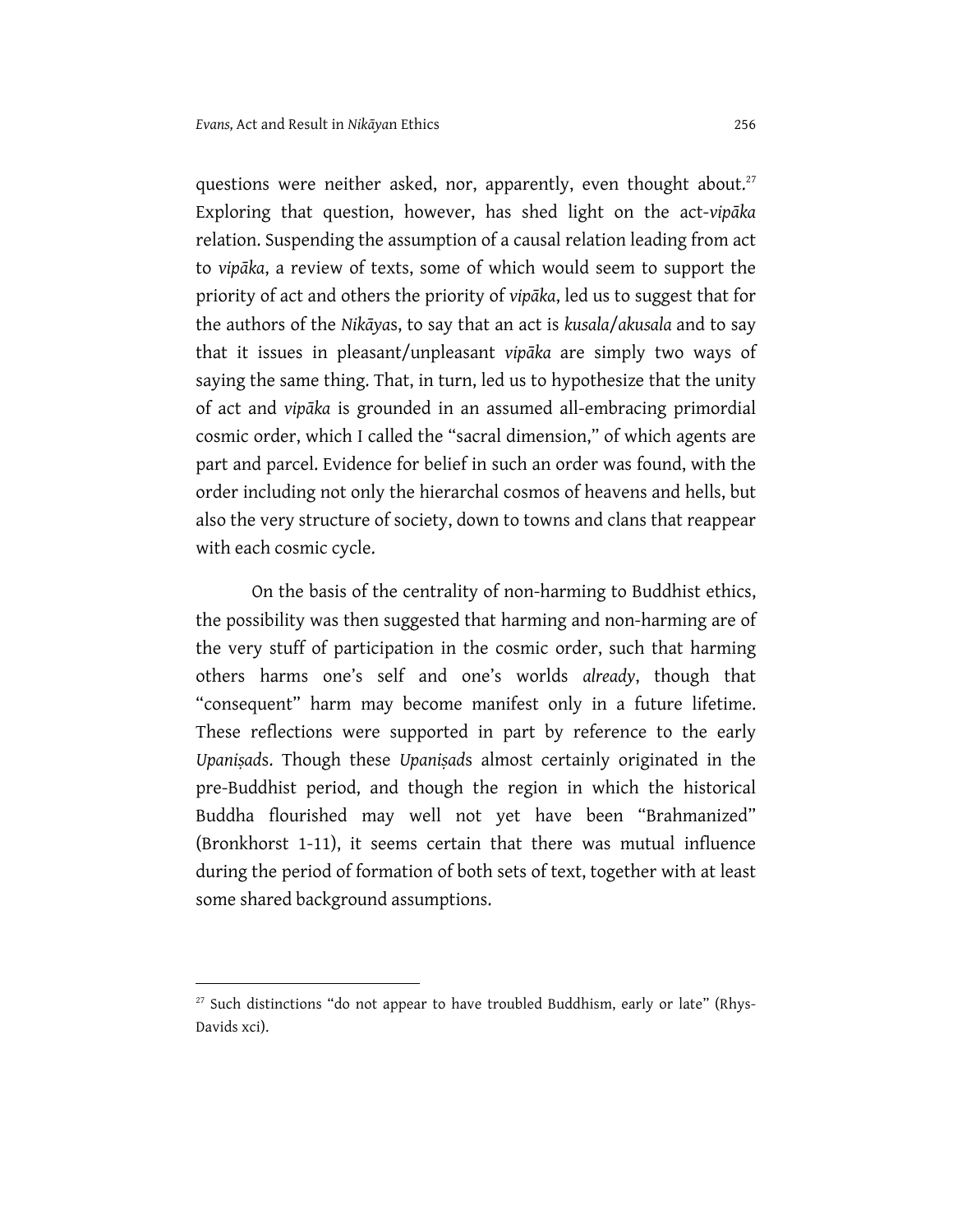I noted that any characterization of the act-*vipāka* relation must be consistent with the fact that *kusala*/*akusala* evaluations for the most part match social convention, that *kusala* attitudes and actions are said to lead to social and psychological benefit as well as pleasant *vipāka*, and that *kusala* attitudes are conducive to *nibbāna*. The fact that the hypothesized primordial cosmic order embraces social structures would seem at least coherent with the correspondence of social convention with *kusala*/*akusala* valuations. More or less the same may be said of social and psychological benefit, or such benefits may simply be thought of as the results of social conformity. I have not, however, addressed the issue. The more difficult, and pressing, problem, it seems to me, is the association with *nibbāna*: why should conformity to the primordial cosmic order be conducive to escaping, or becoming free within, it? I have only offered a very tentative and metaphorical response here: as a spider knows, and in a certain sense conforms to, its web is able to walk away as well as to benefit from it, the *arahant*, having mastered the cosmic order through conforming participation, is able to "leave" the bonds of rebirth and the law of karma. These concerns need more attention if my hypothesis is to be fully supported.

Finally, I have referred to the hypothesized primordial cosmic order as the "sacral dimension." This characterization may open new avenues for comparative studies *vis-à-vis* religions in which a sacred/transcendent/vertical dimension is more explicitly recognized. The concept as applied to Buddhism requires more specification. Some additional specification and defence of the idea is presented in "*Puñña* and *Sukṛtaṃ*: Vedic and *Nikāya*n Karma" (Evans).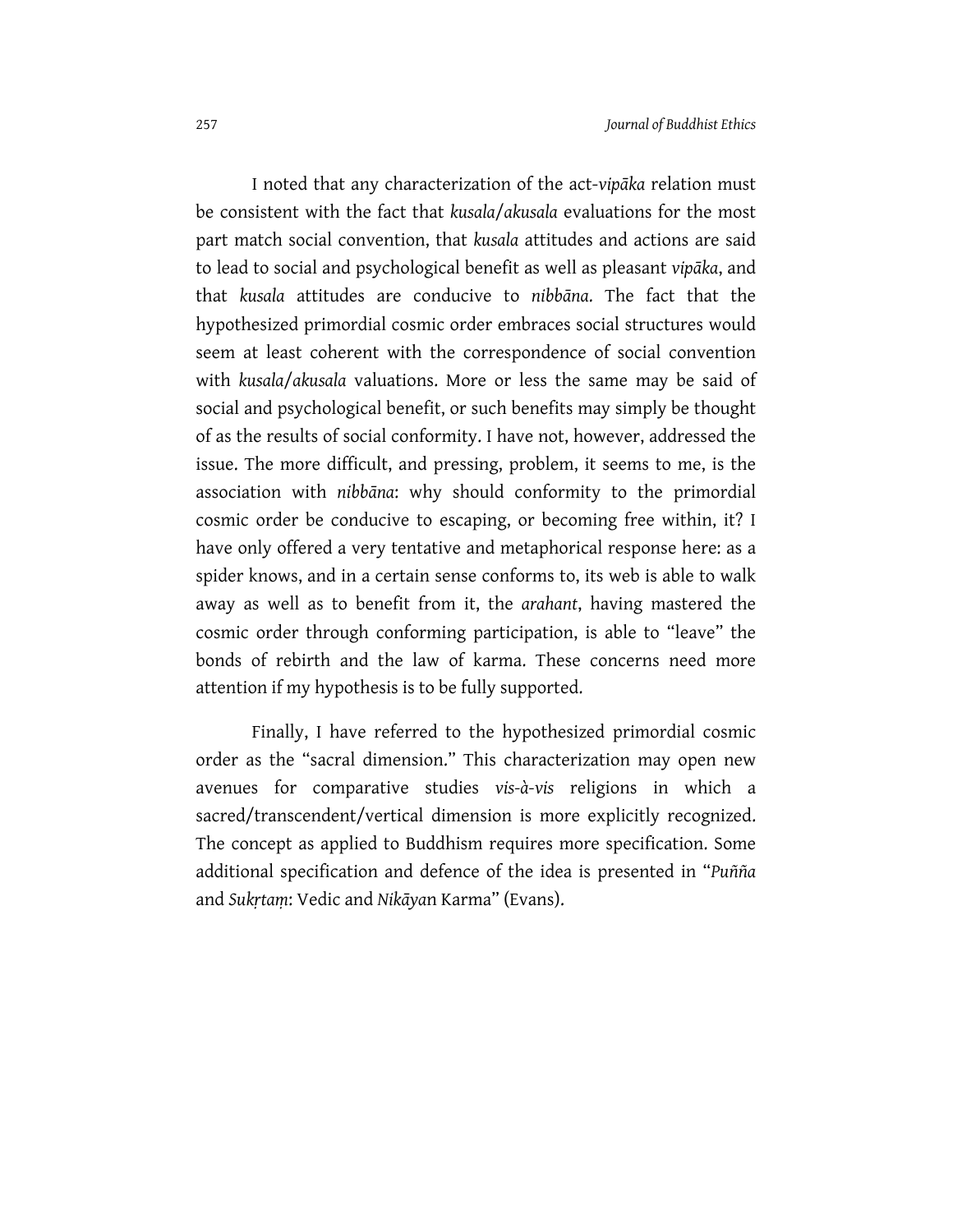#### Abbreviations

| A | Anguttara Nikāya |  |
|---|------------------|--|
|   |                  |  |

- BU *Bṛhadāraṇyaka Upaniṣad*
- CU *Chāndogya Upaniṣad*
- D *Dīgha Nikāya*
- Dhp *Dhammapada*
- M *Majjhima Nikāya*
- PED *The Pali Text Society's Pali-English Dictionary*
- S *Saṃyutta Nikāya*
- SB *Śatapatha Brāhmaṇa*
- V *Vinaya*

### Bibliography

Adam, Martin. "Groundwork for a Metaphysic of Buddhist Morals: A New Analysis of *Puñña* and *Kusala*, in Light of *Sukka*." *Journal of Buddhist Ethics*  12 (2005), 78-93.

Bodhi, Bhikkhu (tr., ed.). *A Comprehensive Manual of Abhidhamma: The Abhidhammattha Sangaha of Ācariya Anuruddha*. Kandy: Buddhist Publication Society, 1993.

 (tr.). *The Numerical Discourses of the Buddha* (*Aṅguttara Nikāya*). Boston: Wisdom Publications, 2012.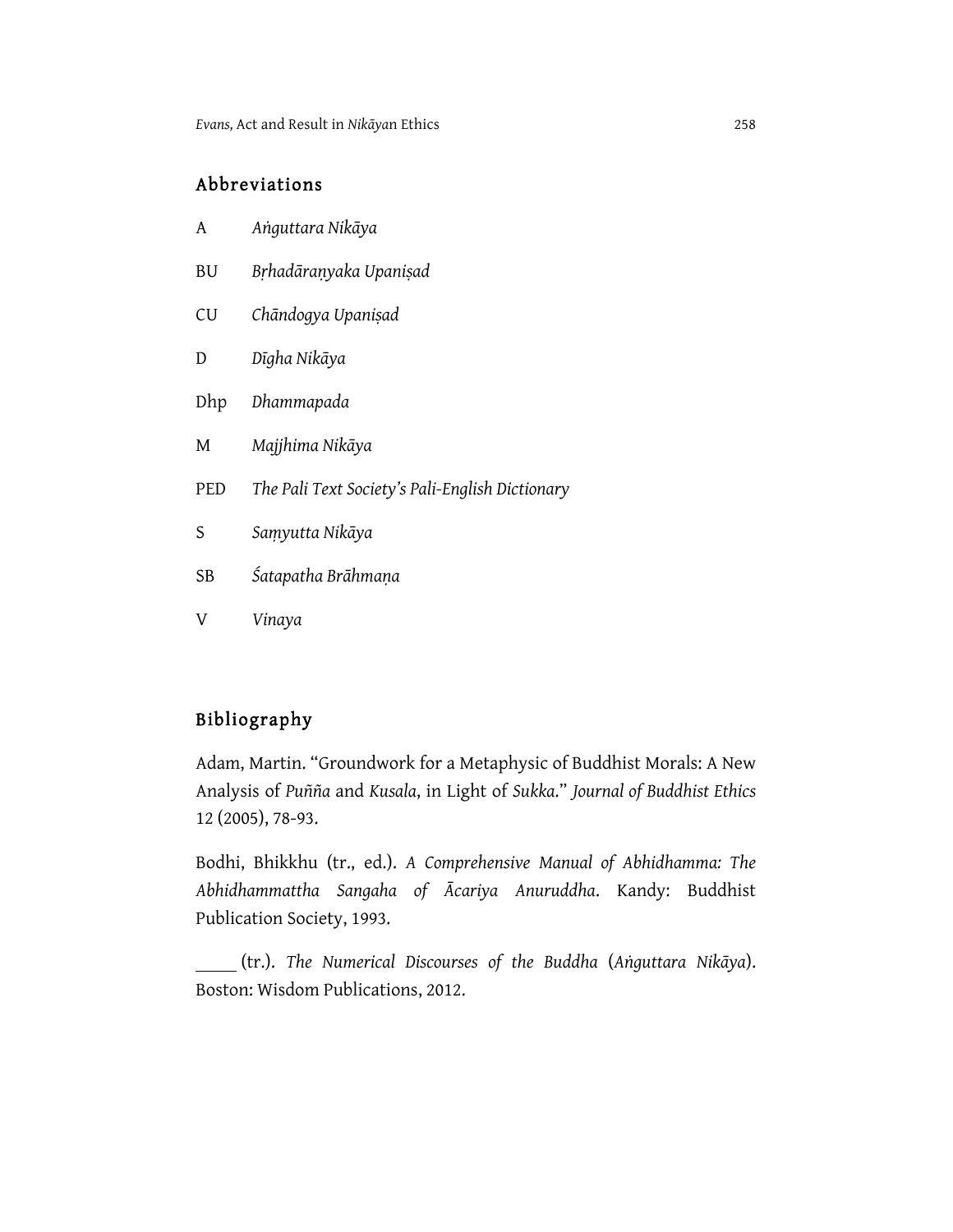Bronkhorst, Johannes. *Buddhism in the Shadow of Brahmanism*. Boston: Brill, 2011.

Cousins, L. S. "Good or Skilful? *Kusala* in Canon and Commentary." *Journal of Buddhist Ethics* 3 (1996), 136–164.

Evans, Stephen. "Epistemological Parallels between the Nikāyas and the Upaniṣads." *Buddhist Studies Review* 29, no. 1 (2012), 121-137.

 . "Ethical Confusion: Possible Misunderstandings in Buddhist Ethics." *Journal of Buddhist Ethics* 19 (2012), 514-544.

 . "*Puñña* and *Sukṛtaṃ*: Vedic and Nikāyan Karma." *Mahachulalongkorn Journal of Buddhist Studies* (forthcoming).

Fink, Charles. "The Cultivation of Virtue in Buddhist Ethics." *Journal of Buddhist Ethics* 20 (2013), 668-701.

Gombrich, Richard. *How Buddhism Began: The Conditioned Genesis of the Early Teachings*. Kuala Lumpur: Synergy Books International, 1994.

Gonda, Jan. *Loka: World and Heaven in the Veda*. Amsterdam: Noord-Hollandsche U.M., 1966.

Harvey, Peter. *An Introduction to Buddhist Ethics*. Cambridge: Cambridge University Press, 2000.

Horner, I. B. *The Middle Length Sayings* (*Majjhima-Nikāya*) *Vol. III*. Oxford: The Pali Text Society, 1990.

Keown, Damien. *The Nature of Buddhist Ethics*. London: Macmillan, 1992.

Masefield, Peter. "Mind/Cosmos Maps in the Pāli Nikāyas." In *Buddhist and Western Psychology*, edited by Nathan Katz, 69-93. Boulder: Prajña Press, 1983.